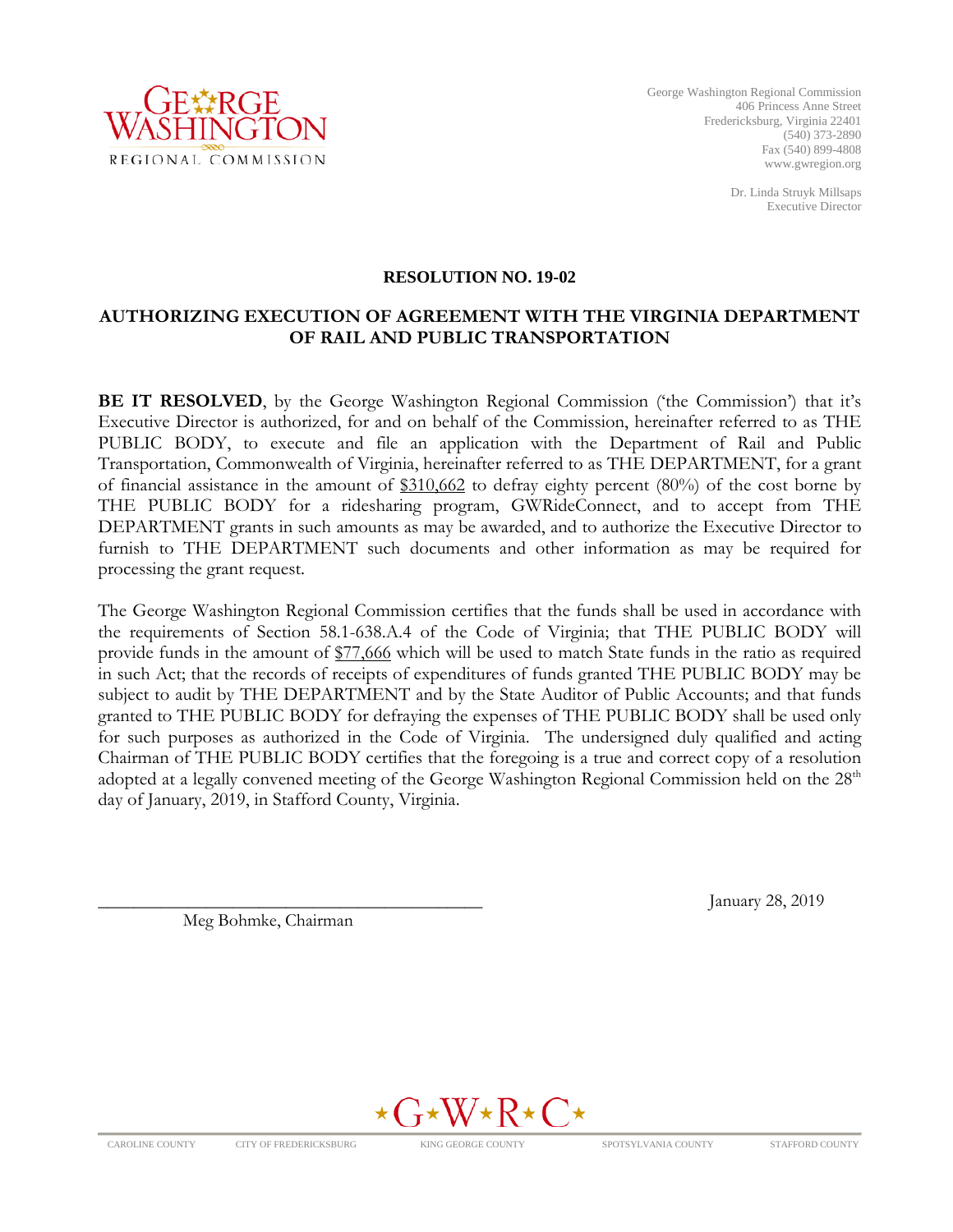

# TDM Operating

Application Status: Application Number: 12983 Fiscal Year: 2020

Applicant: George Washington Regional Commission Last Updated: 01/24/2019 by Diana Utz

Project Information

Project Name: GWRideConnect

Project Description:

GWRideConnect is the ridesharing agency operated by the George Washington Regional Commission (GWRC). The region,one of the fastest growing in the State, consists of Stafford, Spotsylvania, Caroline, & King George counties & the City of Fredericksburg. GWRideConnect promotes ridesharing & transportation demand management techniques to assist persons seeking transportation options to their workplaces & other destinations. It is the goal of the program to promote, plan & establish transportation alternatives to the use of the single occupant vehicle, improving air quality, reducing congestion & improving the overall quality of life for the citizens of the region. GWRideConnect strives to be the recogonized source for Transportation Demand Management planning and techniques in the region. The agency will perform a wide range of daily TDM activities in addition to supporting and maintaining the largest vanpool fleet in the State. GWRideConnect actively promotes and advertises the GWRideConnect program utilizing all advertising mediums.

GWRideConnect evaluates the program by collecting and tracking rideshare data daily and on a monthly and annual basis. Twelve types of rideshare data are collected including new & existing clients assisted, vanpools, carpools and buses formed and website and Facebook traffic

Project Justification: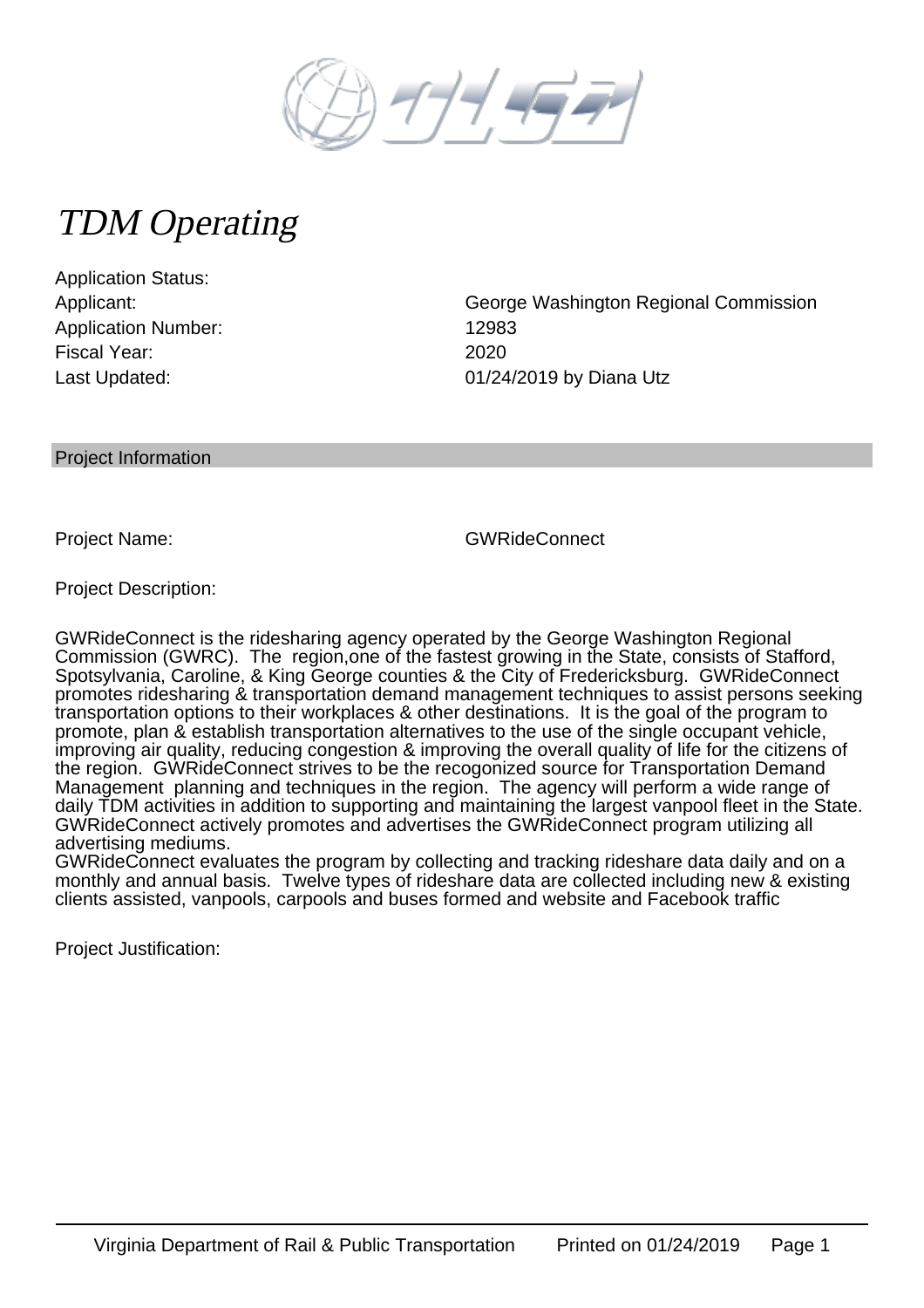## TDM Operating

GWRideConnect will conduct the following work components for FY20 to achieve the Goals, Objectives & Strategies set forth in the program's Six Year Transportation Demand Management Plan: 1)Free rideshare matching program, 2)Maintain and expand the GWRideConnect website, 3)Provide follow up assistance to all new GWRideConnect clients to track placement & provide additional assistance, 4)Facilitate the formation of vanpools/ maintain the existing vanpool fleet, 5)Operate the Advantage Self-insurance Program for vanpools, 6)Facilitate the formation of carpools & provide support, 7)Promote and assist clients with transit options including: VRE /Amtrak/METRO, 8)Assist FRED transit by serving on the PTAB and promote routes, 9)Promote & assist private commuter buses in region to maintain existing routes & expand future routes, 10)Advertise and promote GWRideConnect to grow and maintain the program,11)Work with VDOT and FAMPO to establish commuter parking lots, 12)Lease commuter parking spaces, 13)Outreach to Employer/ Realtor/New residents in the region, 14)Promote bike and pedestrian use and help plan bicycle infrastructure, 15)Reduce annual gasoline consumption, vehicle emissions, and VMT's 16)Work with the State to establish TDM strategies & techniques for major corridors & the region 17)Continue to implement the TDM Strategic Six Year Plan.

Technical Capacity:

| <b>Katherine Gibson</b><br>Deputy Director, George Washington Regional Commission<br>540-642-1579<br>Gibson@gwregion.org |             |
|--------------------------------------------------------------------------------------------------------------------------|-------------|
| Total Revenues:                                                                                                          | \$0         |
| Total Federal Aid:                                                                                                       | \$0         |
| Federal Fund Source:                                                                                                     | <b>None</b> |

## Project Information

| Federal:               | \$0 |
|------------------------|-----|
| Source:                | 0   |
| Description:           |     |
| Other:                 | \$0 |
| Source:                |     |
| <b>Total Revenues:</b> | \$С |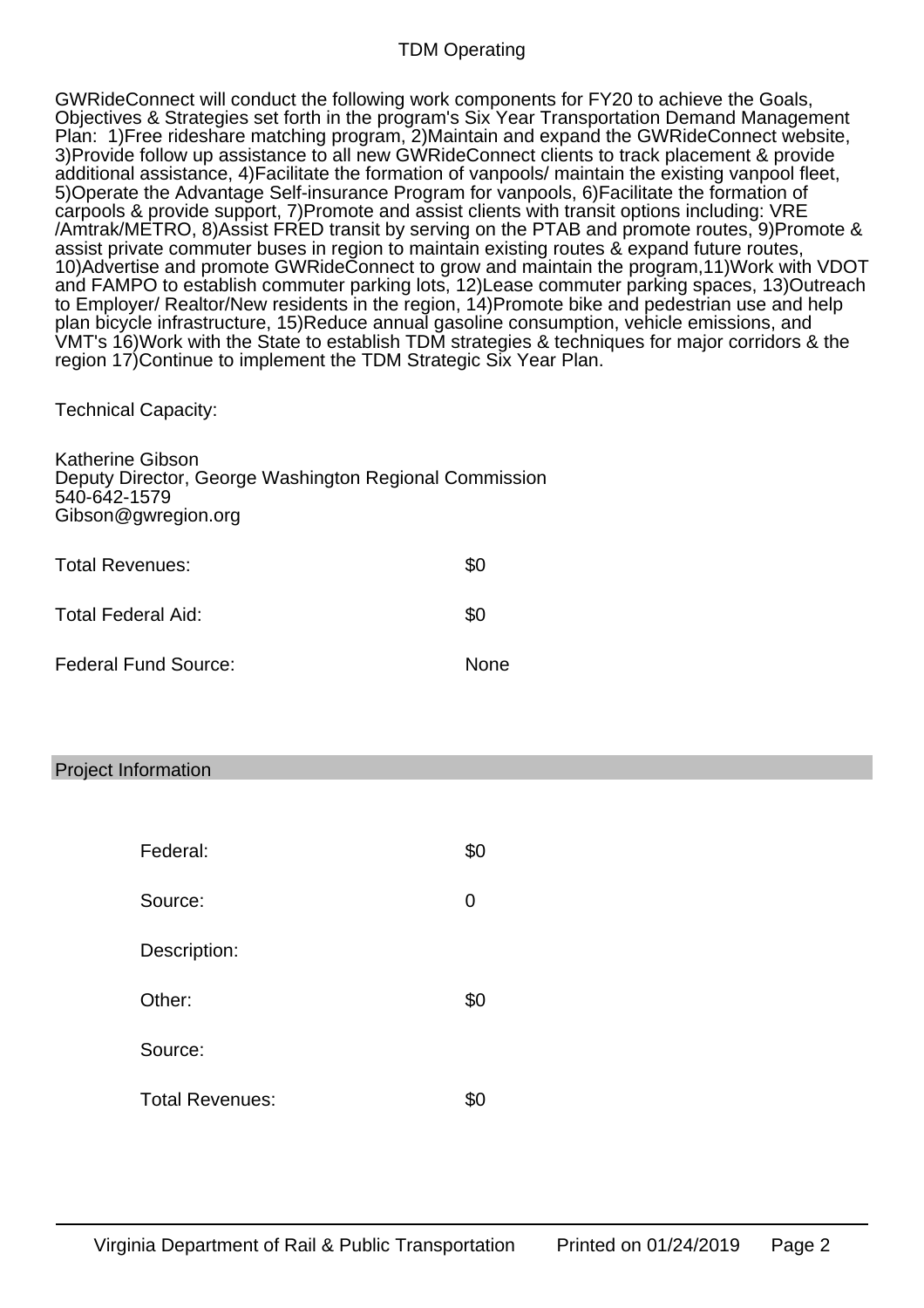# TDM Operating

| Expense Item                     | Account | Amount    |
|----------------------------------|---------|-----------|
| Advertising & Promotion Media    | 2360    | \$67,359  |
| Data Processing Supplies         | 2250    | \$2,000   |
| <b>Fringe Benefits</b>           | 2120    | \$56,361  |
| Indirect Costs                   | 2460    | \$110,035 |
| <b>Rental of Real Property</b>   | 2410    | \$6,550   |
| <b>Salaries and Wages</b>        | 2110    | \$141,223 |
| Services & Maintenance Contracts | 2440    | \$800     |
| Travel                           | 2310    | \$4,000   |
|                                  | Total:  | \$388,328 |

Funding Deficit  $$388,328$ 

# Project Schedules

Start Date: 7/1/2019

End Date: 6/30/2020

| Date       | Milestone / Event                                                                                             |
|------------|---------------------------------------------------------------------------------------------------------------|
| 07/01/2019 | Other - Begin all work components described in the Grant<br>application for FY20                              |
| 07/02/2019 | Other - Begin free ridematching and commuter assistance<br>program for FY20                                   |
| 07/03/2019 | Other - Weekly Activity / Marketing - Display Ads in the Free<br>Lance-Star, Google Adwords, Facebook ads     |
| 07/05/2019 | Other - Work with Metro to advertise station closings and<br>promote other forms of transit during shutdowns. |
| 07/08/2019 | Other - Conduct GWRideConnect database survey of over<br>3,000 applicants                                     |
| 07/12/2019 | Other - Promote Metro, VRE and all forms of transit throughout<br><b>FY20</b>                                 |
| 07/15/2019 | Other - GWRideConnect Website - update and maintain as<br>needed throughout FY20                              |
| 07/15/2019 | Other - Weekly Activity / Marketing - post up to 3 articles<br>minimum on GWRideConnect Facebook Page         |
| 07/29/2019 | Other - Weekly activity - Follow up surveys of all new applicants<br>to determine placement                   |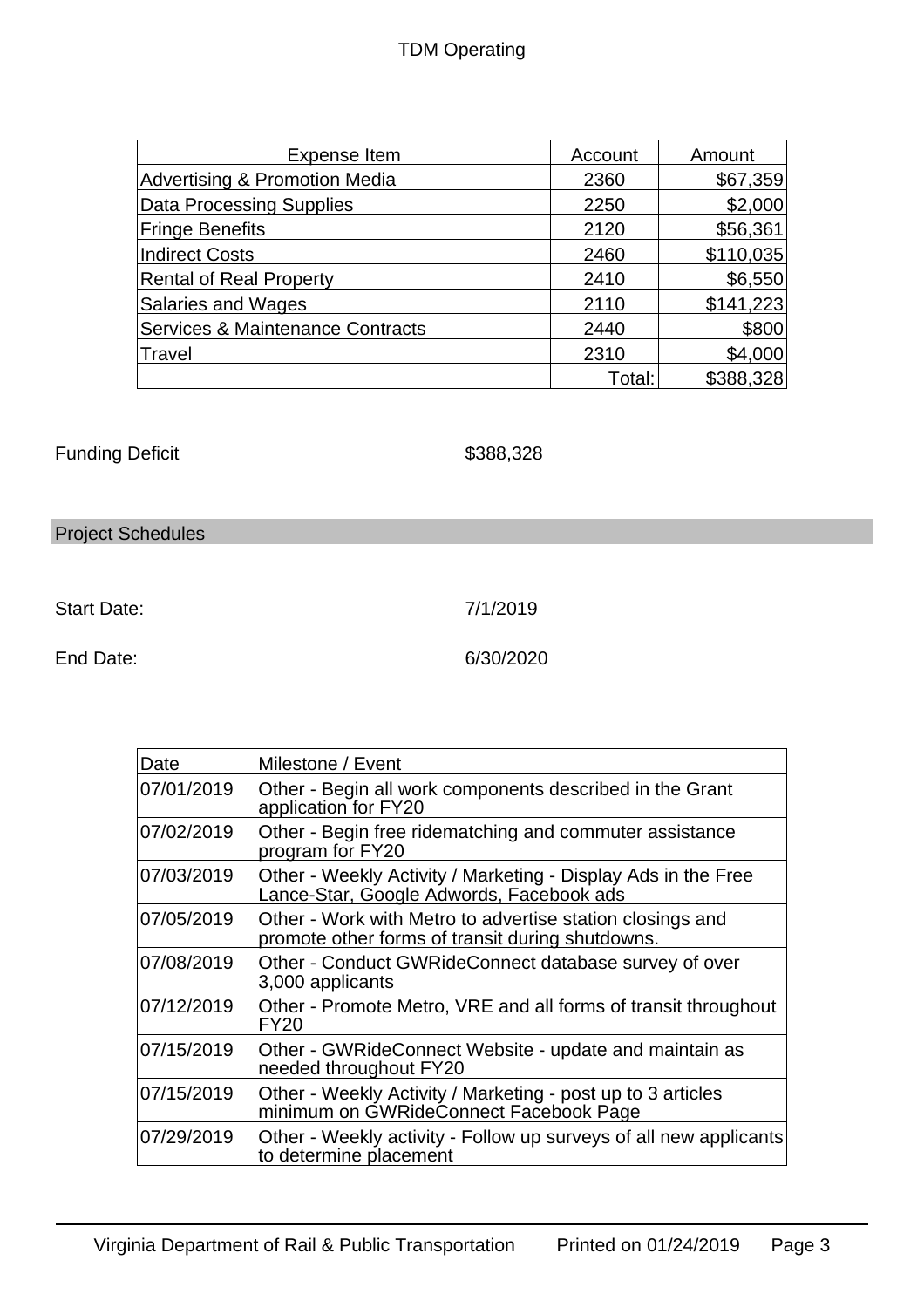| 08/02/2019 | Other - Design a new Display Ad for the Free Lance-Star,<br>Facebook and the website                       |
|------------|------------------------------------------------------------------------------------------------------------|
| 08/04/2019 | Other - Attend the ACT International Conference for staff<br>training                                      |
| 08/05/2019 | Other - Extend the lease agreement with property owner to<br>lease 25 spaces in Ladysmith, Caroline County |
| 09/15/2019 | Other - Fall Marketing campaign begins with print, radio and<br>social media                               |
| 10/01/2019 | Other - Extend lease agreements for 105 parking spaces in<br>Spotsylvania and Stafford (CMAQ funding used) |
| 10/07/2019 | Other - Quarterly Activity / Prepare reports quarterly tracking<br>program activity and progress           |
| 11/17/2019 | Other - Fall Marketing Campaign ends                                                                       |
| 12/16/2019 | Other - Prepare FY21 TDM Grant Application                                                                 |
| 01/05/2020 | Other - Winter Marketing Campaign begins with print, radio<br>and social media                             |
| 01/06/2020 | Other - Conduct second GWRideConnect database survey of<br>over 3,000 applicants                           |
| 02/29/2020 | Other - Winter Advertising Campaign Ends                                                                   |
| 05/01/2020 | Other - Spring / Summer Marketing Campaign begins with print,<br>radio and social media                    |
| 06/29/2020 | Other - Spring / Summer Marketing Campaign ends                                                            |
| 06/30/2020 | Other - Prepare 4th quarter final report with status on activities<br>and outcomes of FY20                 |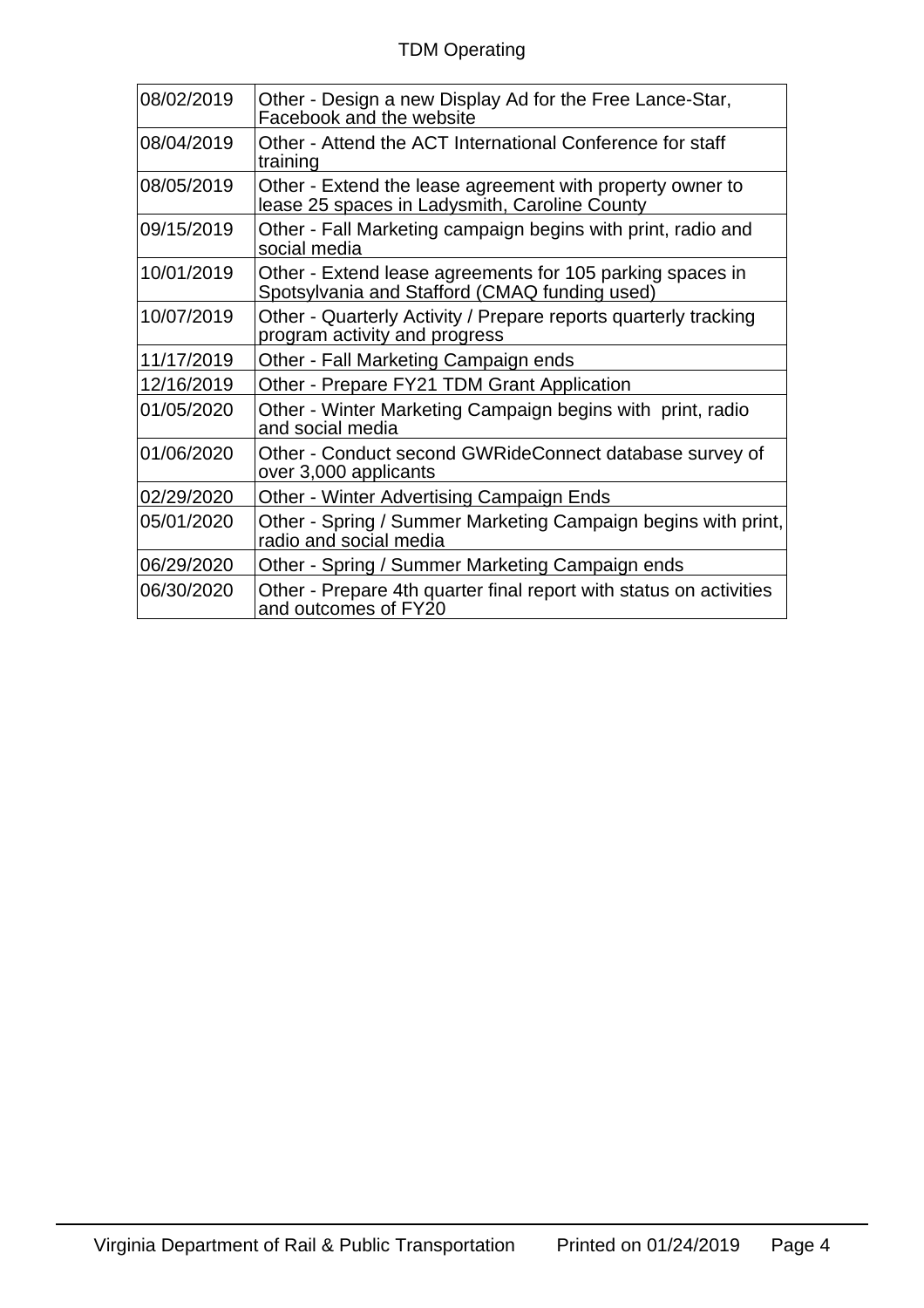

# **TDM OPERATING ASSISTANCE AND**

# **MOBILITY PROGRAMS**

# **SUPPLEMENTAL GRANT APPLICATION**

**This document must be completed and attached to each TDM Operating Assistance and Mobility Program grant application in order for the application to be considered.**

## **This supplemental grant application is for OLGA Grant Application Number: 12983**

| This application is for the following grant program: (Check Only One) Click on box to check.                                     |  |  |
|----------------------------------------------------------------------------------------------------------------------------------|--|--|
| $\boxtimes$ TDM Operating Assistance                                                                                             |  |  |
| $\Box$ Mobility Programs                                                                                                         |  |  |
| If this is a Mobility Programs application, check the type of program/project: (Check Only<br><b>One)</b> Click on box to check. |  |  |
| $\Box$ Employer Services/Outreach                                                                                                |  |  |
| $\Box$ Vanpool Program                                                                                                           |  |  |
| $\Box$ Other                                                                                                                     |  |  |
| Name of Applicant Agency (as appears in the OLGA Account):<br>George Washington Regional Commission                              |  |  |
|                                                                                                                                  |  |  |
| <b>Program/Project Contact:</b>                                                                                                  |  |  |
| Contact Name:<br>Katherine Gibson                                                                                                |  |  |
| <b>Contact Title:</b><br>Deputy Director, George Washington Regional Commission                                                  |  |  |
| <b>Contact Email:</b><br>Gibson@gwregion.org                                                                                     |  |  |
| Contact Phone Number: 540-642-1579                                                                                               |  |  |
| <b>GWRideConnect</b><br>Program/Project Name:                                                                                    |  |  |
|                                                                                                                                  |  |  |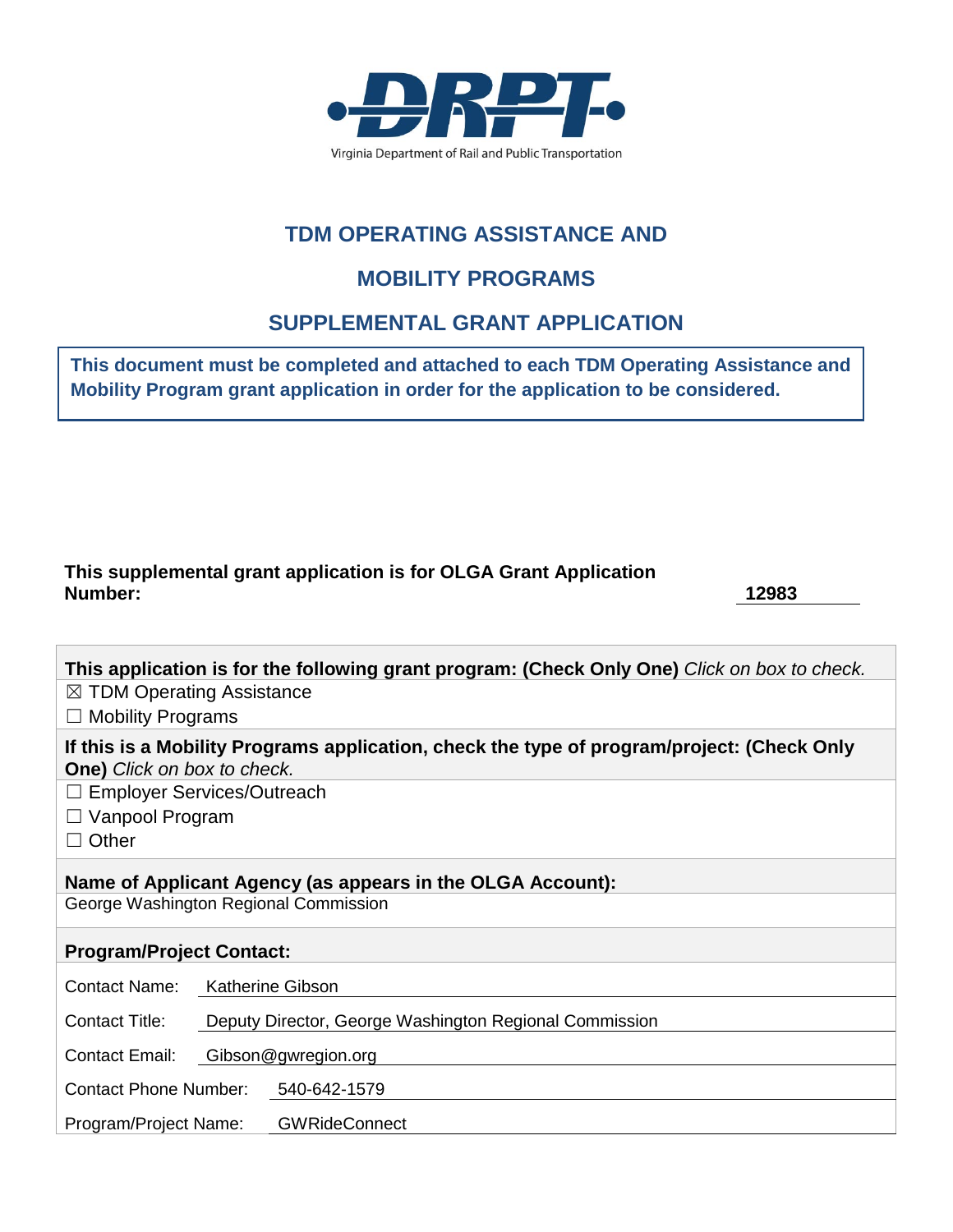**Describe the Service Area of Program/Project (Be specific and note target areas rather than an entire county or city):** *Use as much space as needed.*

GWRideConnect is the ridesharing agency for the George Washington Regional Commission. GWRideConnect serves the George Washington Region which consists of Stafford, Spotsylvania, Caroline, and King George counties and the City of Fredericksburg. GWRC is one of the fastest growing regions in the State of Virginia with one of the most congested corridors, I-95, which runs through four of the region's localities. The stretch of I-95 between Stafford County and Washington, D.C. has been named the most congested highway in the Country. Since 2000, GWRideConnect's service area has grown more rapidly than any other region in Virginia. The majority of the region's growing population lives in the urbanized area surrounding the City of Fredericksburg. Located about 50 miles southwest of the District of Columbia, GWRideConnect's 1,410 square-mile service area is currently home to approximately 333,000 residents and 163,000 jobs. The region primarily serves as a feeder market for Washington, D.C. to the northeast, and to a lesser extent, Richmond to the southeast. The City of Fredericksburg and military installations at Quantico, Fort A.P. Hill, Dahlgren, and the Naval Surface Warfare Center are also significant local employment centers.

The population of GWRideConnect's service area has increased by more than 400 percent since 1960. In 1980, the region surpassed Northern Virginia as the fastest growing region in the State. Since 2000, the population of the George Washington Region has grown at nearly triple the rate of the Commonwealth as a whole. Stafford County has the largest population of any jurisdiction in the region, followed by Spotsylvania County. More than 75% of the region's population resides in these two counties.

**Does your agency have a TDM Plan that has been adopted by your agency's governing body?** *Click on box to check.*

☒ YES Date adopted: June, 2015

 $\Box$  NO

**If the answer to the above question is YES, is this program/project and all if its components included in the agency's TDM Plan?** *Click on box to check.*

☒ YES

 $\Box$  NO

**If NO, explain what conditions changed to merit this non-planned program/project:** *Use as much space as needed.*

N/A

**What transportation problem(s) will this program/project solve?** *Use as much space as needed.*

The George Washington Region has historically been considered a bedroom community of Washington, D.C. / Northern Virginia, given its location along I-95, just south of several military installations in the National Capital Region and major employment centers in the Washington, D.C. metropolitan area. GWRC is one of the fastest growing regions in the State of Virginia, with a large daily, commuter population commuting out of the region. As stated above, the stretch of I-95 between Stafford County and Washington, D.C. has been named the most congested highway in the Country. This congestion leads to major mobility problems that result in lost travel time, traffic safety concerns, economic development impacts and air quality issues. Air quality issues have resulted in the City of Fredericksburg and Stafford and Spotsylvania counties being included in the Fredericksburg Non-attainment area for air quality. GWRideConnect provides the critical function of helping residents who commute out of the region understand all of the non-SOV mode choices available. GWRideConnect promotes and facilitates access to alternatives to the use of the single occupant vehicle (SOV), improving air quality, reducing congestion, and improving the overall quality of life for the citizens of the region. The program performs a wide range of daily TDM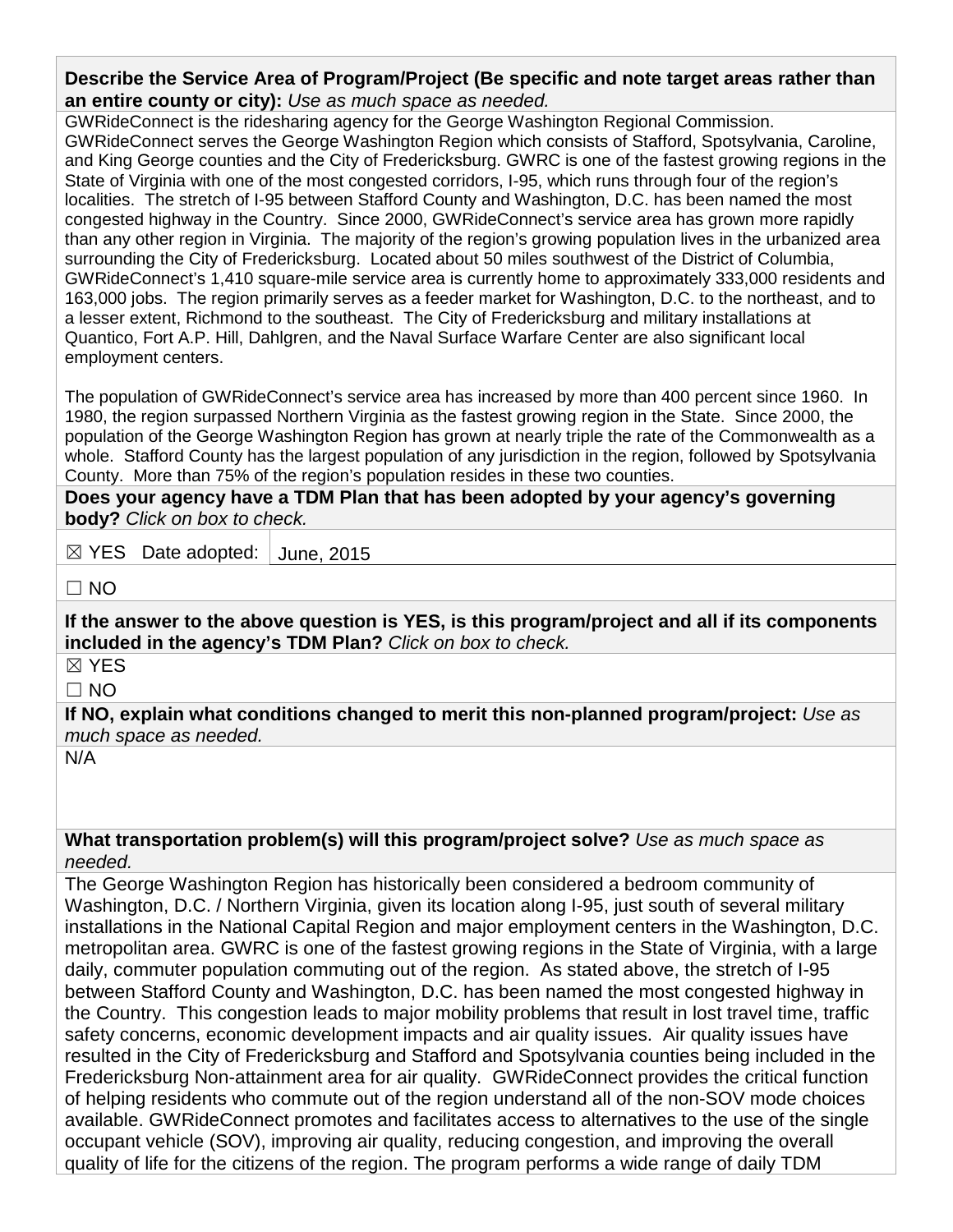activities outlined in the program component section of this appliaction, including ridematching assistance, employer outreach, and coordination with local and regional transit agencies. In addition, GWRideConnect maintains a fleet of over 365 vanpool vehicles, the largest in Virginia and manages the AdVANtage vanpool self-insurance pool for the entire State of Virginia. GWRideConnect also provides financial assistance to newly forming vanpools as well as to vanpools in danger of ceasing operation.

**How was the problem(s) identified? Cite specific and research and other data to support the problem(s) identified. Attach research studies and data used.** *Use as much space as needed.* The congestion problem exists both inside and outside of the GWRC region. There are many identifying factors that contribute to congestion including the lack of local and commuter transit infrastructure, population growth and commuting patterns. These contributing factors were identified and explored in the Transportation Demand Management Strategic Six Year Plan. This plan was adopted by the George Washington Regional Commission in June 2015. The plan also explores land use and development in each locality and then looks at mode split. This information can be found in Chapter 1, pages 5 through 20. Based on the transportation problem, needs and solutions were identified. In addition to the Six Year Strategic TDM Plan, according to an Inrix study conducted in 2017,Stafford County, which is part of the GW region has one of the the worst traffic hotspots of congestion in the United States. Sited in the study, exit 133A off of I-95 in Stafford County was identified as the worst spot along the I-95 Southbound corridor. The study reports that, "Traffic jams on I-95 stretched an averaged 6.47 miles with an average duration of 33 minutes, leading to \$2.3 billion in lost time, wasted fuel and carbon emitted over a decade". As a solution to this problem, this area of Stafford has the largest concentration of vanpools originating from the region.

The mission of GWRideConnect is to promote, plan and establish transportation alternatives to the use of the single occupant vehicle, thus improving air quality, transportation system efficiency, and quality of life for the citizens of the City of Fredericksburg and the counties of Stafford, Spotsylvania, Caroline, and King George. Through its efforts to fulfill this mission, GWRideConnect supports the mission of the larger organization, the George Washington Regional Commission to coordinate planning to ensure economic competitiveness, reduce redundancy in government, improve efficiency, enhance services, and improve implementation time of regional projects. The vision of GWRideConnect is that of a region where everyone is aware of the options to bike, walk, take transit, or share the ride to meet their transportation needs.

# **PERFORMANCE MEASURES**

## **List the Goal(s) for This Grant**

*A goal is a statement about the expectation of what should happen as a result of your program/project (the desired result or outcome). Serves as the foundation for developing your program/project and its objectives.*

- 1. Quality of Life enhance the quality of life in the GWRC Region by maintaining and facilitating access to transportation resources that provide alternatives to driving alone.
- 2. Choices make it practical and easy to share the ride or take transit within and beyond the GWRC Region.
- 3. Culture of support create a culture of support for TDM, transit, bicycle, and pedestrian transportation such that they are an integrated component of the planning process in the GWRC region.
- 4. N/A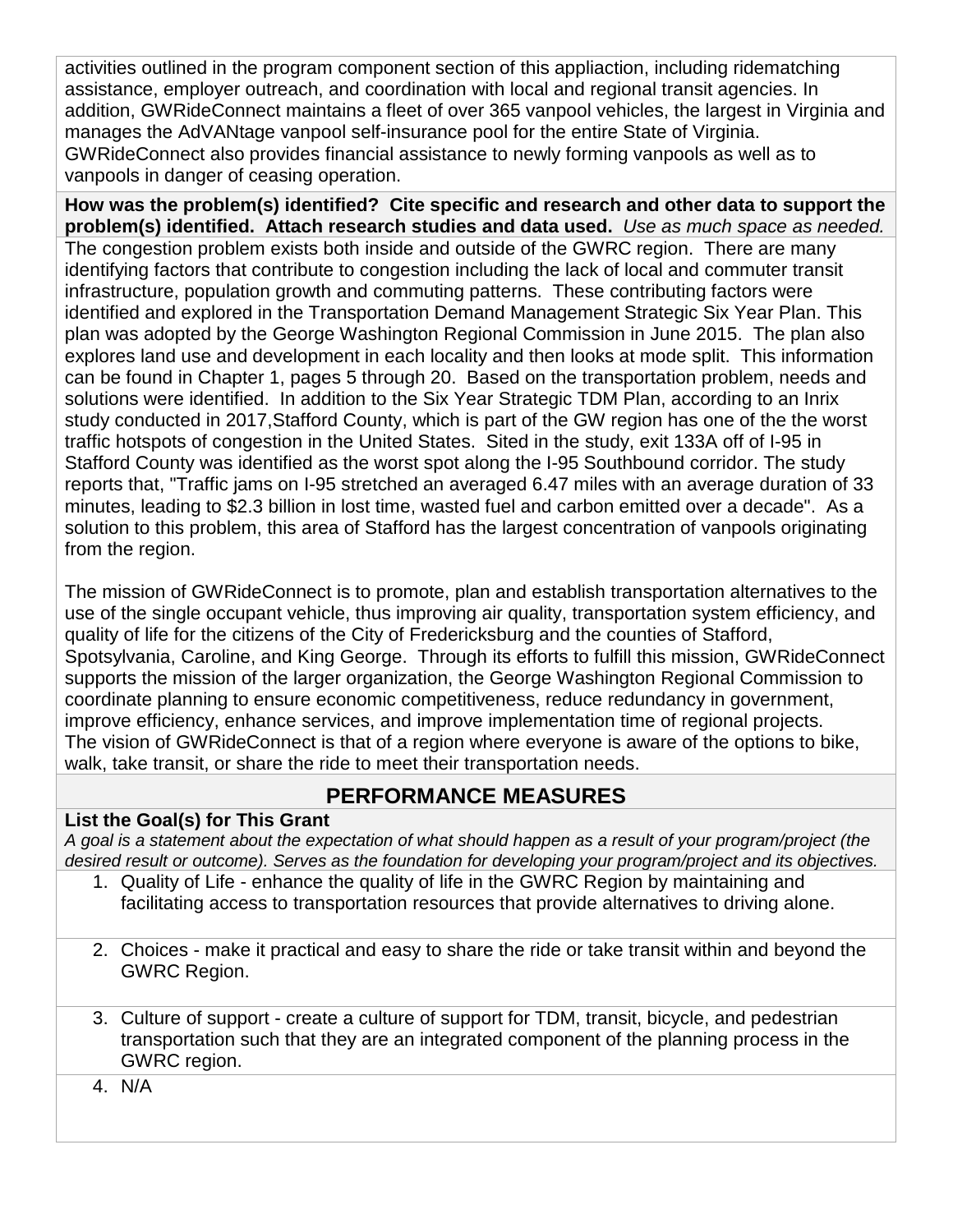## **List the Objective(s) to Fulfill or Achieve Each Goal**

*Objectives describe the activities/services/strategies/programs that will be utilized to achieve the goals above. All objectives must be S.M.A.R.T in nature and a goal can have more than one objective.*  **Goal 1**  Enable residents and workers to reduce commute times and costs by the following:

| <b>1 coal</b> | Enable residents and workers to reduce commute times and costs by the following:<br>-Increase awareness of transportation alternatives and solutions to the residents of the<br>region. Push relevant information out to the commuting public through fresh<br>GWRideConnect website content and the GWRideConnect Facebook Page thus<br>increasing applicant placement in multiple modes. Increase the number of<br>GWRideConnect website visitors to over 60,000 per year. Increase the number of<br>Facebook followers by 1,000. Advertise vanpools with vacancies on the website to aid in<br>applicant placement. |
|---------------|------------------------------------------------------------------------------------------------------------------------------------------------------------------------------------------------------------------------------------------------------------------------------------------------------------------------------------------------------------------------------------------------------------------------------------------------------------------------------------------------------------------------------------------------------------------------------------------------------------------------|
|               | -Ensure that residents and workers are aware of ridesharing and transit services.<br>Advertise and promote ridesharing and transit services by promoting the overall<br>GWRideConnect program. Place 100 display ads in the Fredericksburg Free Lance-Star,<br>utilize on-line advertising by placing 350,000 Google Adwords, maintain 16,000 click<br>throughs to the website and maintain 14,000 Facebook followers, conduct 3 advertising<br>campaigns which will utilize radio on 3 different stations with 400 commercials.                                                                                       |
|               | -Reach out to employers in the region through meetings and be available to assist<br>employers with TDM activities at their workplace. Schedule 4 to 8 meetings per year and<br>attend 4 Job Fairs outside of the region. Establish GWRideConnect as a resource to<br>employers in developing TDM strategies at their workplace to reduce VMTs in the region<br>thus reducing congestion in commuting to the workplace.                                                                                                                                                                                                |
|               | -Reach out to local realtors, libraries and "extended stay" hotels to educate them about<br>GWRideConnect and to provide information that can be distributed to residents.<br>Distribute 2,000 rideshare information packets to employers and realtors in the region for<br>FY20.                                                                                                                                                                                                                                                                                                                                      |
| Goal 2        | Maintain and grow the number of people using TDM and transit services by the<br>following:<br>-Match 4,000 clients with existing vanpools, carpools or transit services and produce<br>4,000 letters/packets for FY20.                                                                                                                                                                                                                                                                                                                                                                                                 |
|               | -Maintain and grow the 365 vanpools in the region and form 40 additional vanpools to<br>reduce vehicle miles travelled and number of trips in the region and along the I-95<br>corridor.                                                                                                                                                                                                                                                                                                                                                                                                                               |
|               | -To further reduce VMT's and trips reduction, promote existing transit options such as<br>commuter bus, VRE and Metro and the local FRED bus. Increase the number of visitors<br>to the Transit Options webpage by 15,000 visitors per year. Distribute 2,000 riders<br>guides, 2,000 Metro guides and 1,300 bus schedules. Asist thousands of residents each<br>year, matching them to existing transit providers and resources that they were not<br>previously aware of.                                                                                                                                            |
| Goal 3        | □ ncrease awareness and support of TDM benefits by employers, government agencies,<br>community leaders, and elected officials.<br>-Staff will attend monthly FAMPO meetings and provide input as needed.                                                                                                                                                                                                                                                                                                                                                                                                              |
|               | GWRideConnect staff will make presentations to the GWRC Commission on the<br>GWRideConnect program, highlighting accomplishments and the impact the program has<br>on congestion and mobility. Staff will also serve as a voting member of the FAMPO<br>Technical Advisory Committee, having input on regional transportation issues.                                                                                                                                                                                                                                                                                  |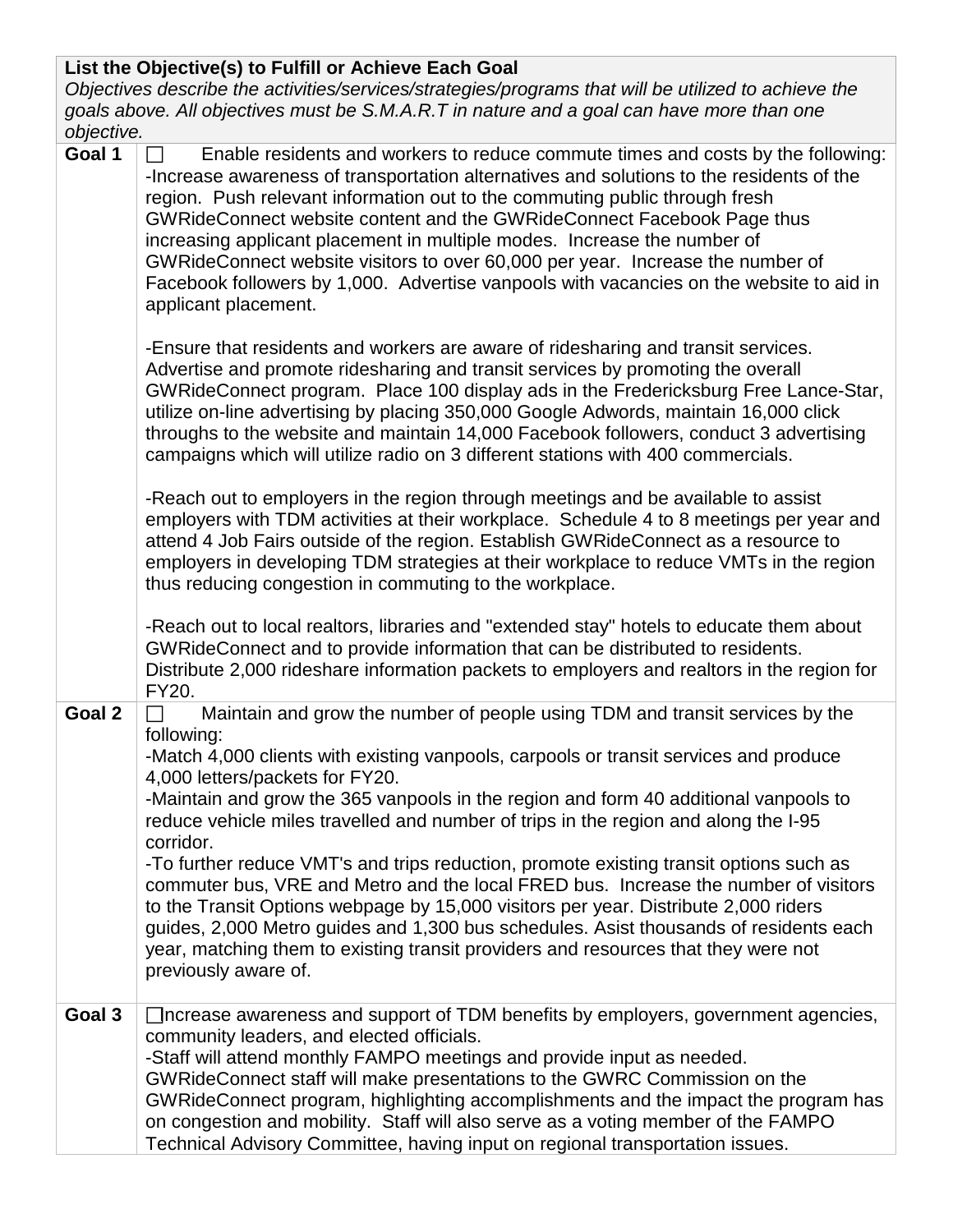|        | committees where TDM input is needed in the region. | GWRideConnect staff will continue to serve as a voting member of the FRED Public<br>Transit Advisory Board as well as a voting member of the Vanpool Alliance's Public<br>Advisory Board. GWRideConnect staff will continue to provide written work regarding the<br>GWRideConnect program as requested by regional planning departments to include in<br>respective Comprehensive Plan Updates. Staff will serve as requested on pertinent |
|--------|-----------------------------------------------------|---------------------------------------------------------------------------------------------------------------------------------------------------------------------------------------------------------------------------------------------------------------------------------------------------------------------------------------------------------------------------------------------------------------------------------------------|
| Goal 4 | N/A                                                 |                                                                                                                                                                                                                                                                                                                                                                                                                                             |
|        |                                                     | <b>BUDGET DETAIL</b>                                                                                                                                                                                                                                                                                                                                                                                                                        |
|        |                                                     | What is the source of the local match for this program/project?                                                                                                                                                                                                                                                                                                                                                                             |
|        | George Washington Regional Commission               |                                                                                                                                                                                                                                                                                                                                                                                                                                             |
|        |                                                     | Budget categories and budget detail requirements (covers some but not all of the budget categories)                                                                                                                                                                                                                                                                                                                                         |
|        | <b>Salaries and Wages:</b>                          | List the staff names and titles, description of duties for this<br>program/project and the percentage of total salaries and<br>wages charged to this program/project. Attaching staff's<br>official job description is helpful                                                                                                                                                                                                              |
|        | <b>Fringe Benefits:</b>                             | Detail what is covered by this budget.                                                                                                                                                                                                                                                                                                                                                                                                      |
|        | <b>Education &amp; Training:</b>                    | List the name, purpose and location of each education and<br>training session and staff names planning to attend them.                                                                                                                                                                                                                                                                                                                      |
|        | <b>Supplies &amp; Materials:</b>                    | List the supplies anticipated to be purchased with this<br>budget.                                                                                                                                                                                                                                                                                                                                                                          |
|        | Travel:                                             | List the types of travel to be charge and what travel charges<br>are covered by this budget. Include the names and locations<br>of workshops and similar travel, especially if overnight travel<br>will be needed.<br>Printing & Reproduction: List all of the items that will be printed or reproduced.                                                                                                                                    |
|        |                                                     | Advertising & Promotional Media: List the advertising and promotions that will be charged;<br>include names of publications and media.                                                                                                                                                                                                                                                                                                      |
|        | <b>Dues &amp; Subscriptions:</b>                    | List each membership organization, subscription and<br>approximate amounts                                                                                                                                                                                                                                                                                                                                                                  |
|        | <b>Indirect Costs:</b>                              | Describe what is covered in this cost. (not eligible for<br><b>Mobility Programs grants)</b>                                                                                                                                                                                                                                                                                                                                                |
|        | <b>Professional Services:</b>                       | List the number and titles of contractor staff and describe the<br>work they will perform. (This budget item is for contract<br>staff time expenses only. All other contractor expenses<br>should be listed in separate budget categories.)                                                                                                                                                                                                 |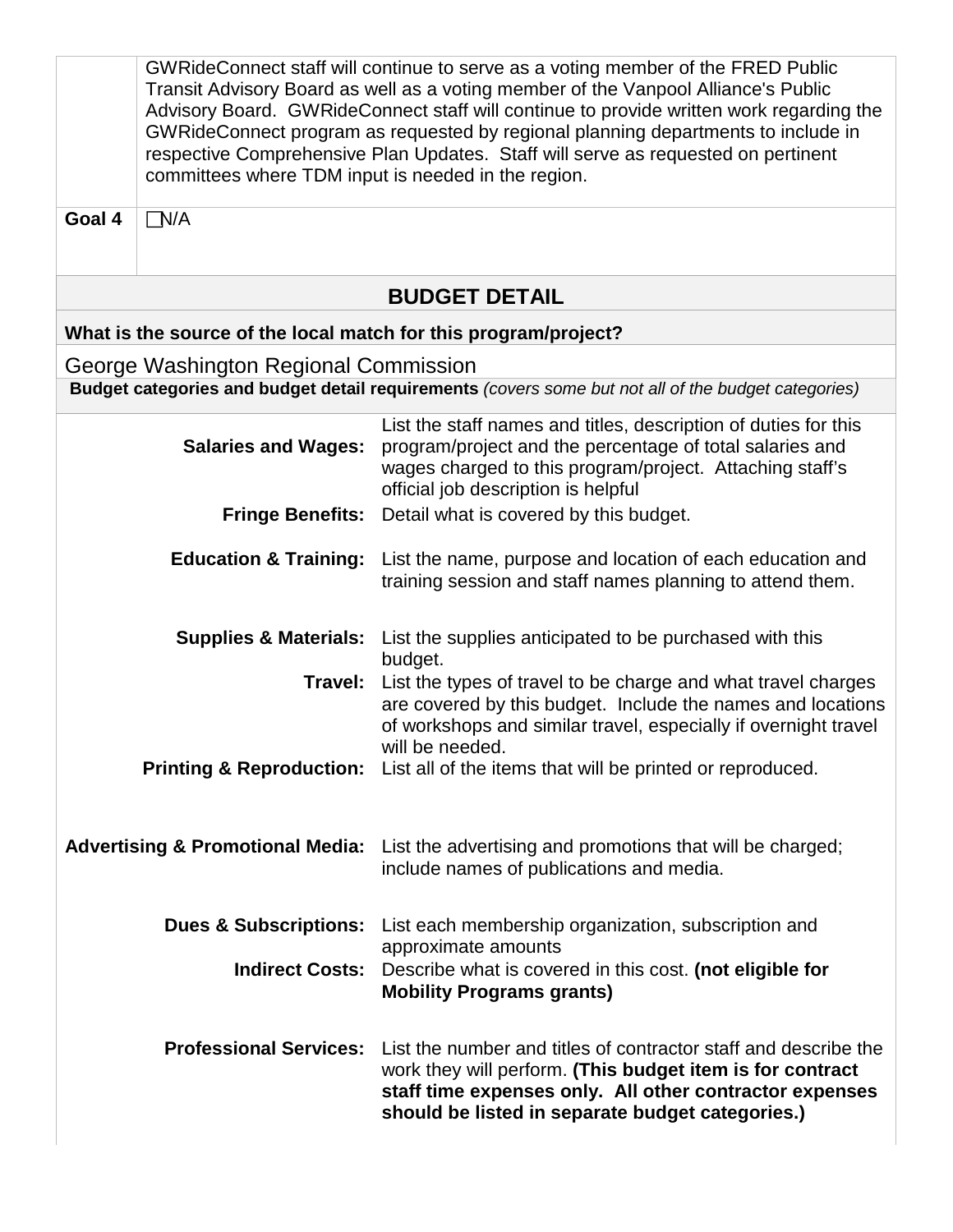| Trips:                                               | Guaranteed/Emergency Ride Note how many trips this budget includes. Provide details of<br>the operations of the G/ERH program in the next section on<br>Special Program/Project Components.                                                                                                                                                                                                                                                                                                                                                                                                                                                                                                                                                                                                                                                                                                                                                                                                                                                                                                                                                                                                                          |
|------------------------------------------------------|----------------------------------------------------------------------------------------------------------------------------------------------------------------------------------------------------------------------------------------------------------------------------------------------------------------------------------------------------------------------------------------------------------------------------------------------------------------------------------------------------------------------------------------------------------------------------------------------------------------------------------------------------------------------------------------------------------------------------------------------------------------------------------------------------------------------------------------------------------------------------------------------------------------------------------------------------------------------------------------------------------------------------------------------------------------------------------------------------------------------------------------------------------------------------------------------------------------------|
| <b>Promotional Items:</b>                            | List the items to be purchased and the estimated unit cost.<br>Include an explanation of how, when and for what purpose or<br>event they will be used.                                                                                                                                                                                                                                                                                                                                                                                                                                                                                                                                                                                                                                                                                                                                                                                                                                                                                                                                                                                                                                                               |
| <b>Incentives:</b>                                   | List the amount, type, product name and the recipients of<br>incentives to be provided. Provide details of incentive<br>program operations in the next section on Special<br>Program/Project Components.                                                                                                                                                                                                                                                                                                                                                                                                                                                                                                                                                                                                                                                                                                                                                                                                                                                                                                                                                                                                             |
| detail the expenses that budget category will cover. | For each budget category used in the OLGA application, enter the budget category name and describe in                                                                                                                                                                                                                                                                                                                                                                                                                                                                                                                                                                                                                                                                                                                                                                                                                                                                                                                                                                                                                                                                                                                |
| <b>Budget Category</b>                               | <b>Budget Detail</b>                                                                                                                                                                                                                                                                                                                                                                                                                                                                                                                                                                                                                                                                                                                                                                                                                                                                                                                                                                                                                                                                                                                                                                                                 |
| <b>Advertising and Promotion Media</b>               | Costs include newspaper advertisements, radio<br>promotions, social media advertising, on-line<br>advertising and website promotion for the<br>marketing of the GWRideConnect program to<br>specifically include the following: Display Ads,<br>(3col x 6) 5 times per month placed in the Free<br>Lance-Star newspaper throughout the year.<br>Social Media Marketing consisting of the<br>following: 350,000 Google AdWords text and<br>display, Facebook Page, Facebook Advertising<br>and GWRideConnect Website and pages.<br>-Fall and Winter radio advertising campaign will<br>begin in September and in January utilizing 15<br>second radio spots sponsoring the weather and<br>traffic reports during drive times, 2 to 3 spots per<br>day on WFLS, B101.5 and WVBX for a total of<br>400 spots per campaign, in addition to the<br>monthly advertising. Spring and Summer radio<br>advertising campaigns will begin in May and run<br>through June utilizing 15 second radio spots<br>sponsoring the weather and traffic reports during<br>drive times, 2 to 3 spots per day on WFLS,<br>B101.5 and WVBX with the same frequency as<br>the Fall campaign, along with the existing<br>monthly advertising. |
| Data Processing                                      | Cost for Laptop to use at jobfairs and teleworking<br>of GWRideConnect staff                                                                                                                                                                                                                                                                                                                                                                                                                                                                                                                                                                                                                                                                                                                                                                                                                                                                                                                                                                                                                                                                                                                                         |
| <b>Salaries and Wages</b>                            | <b>GWRC Deputy Director - Kate Gibson</b><br>Manage and direct the GWRideConnect<br>Program. Oversee all work activities of the daily<br>operation of the GWRideConnect program. Work                                                                                                                                                                                                                                                                                                                                                                                                                                                                                                                                                                                                                                                                                                                                                                                                                                                                                                                                                                                                                                |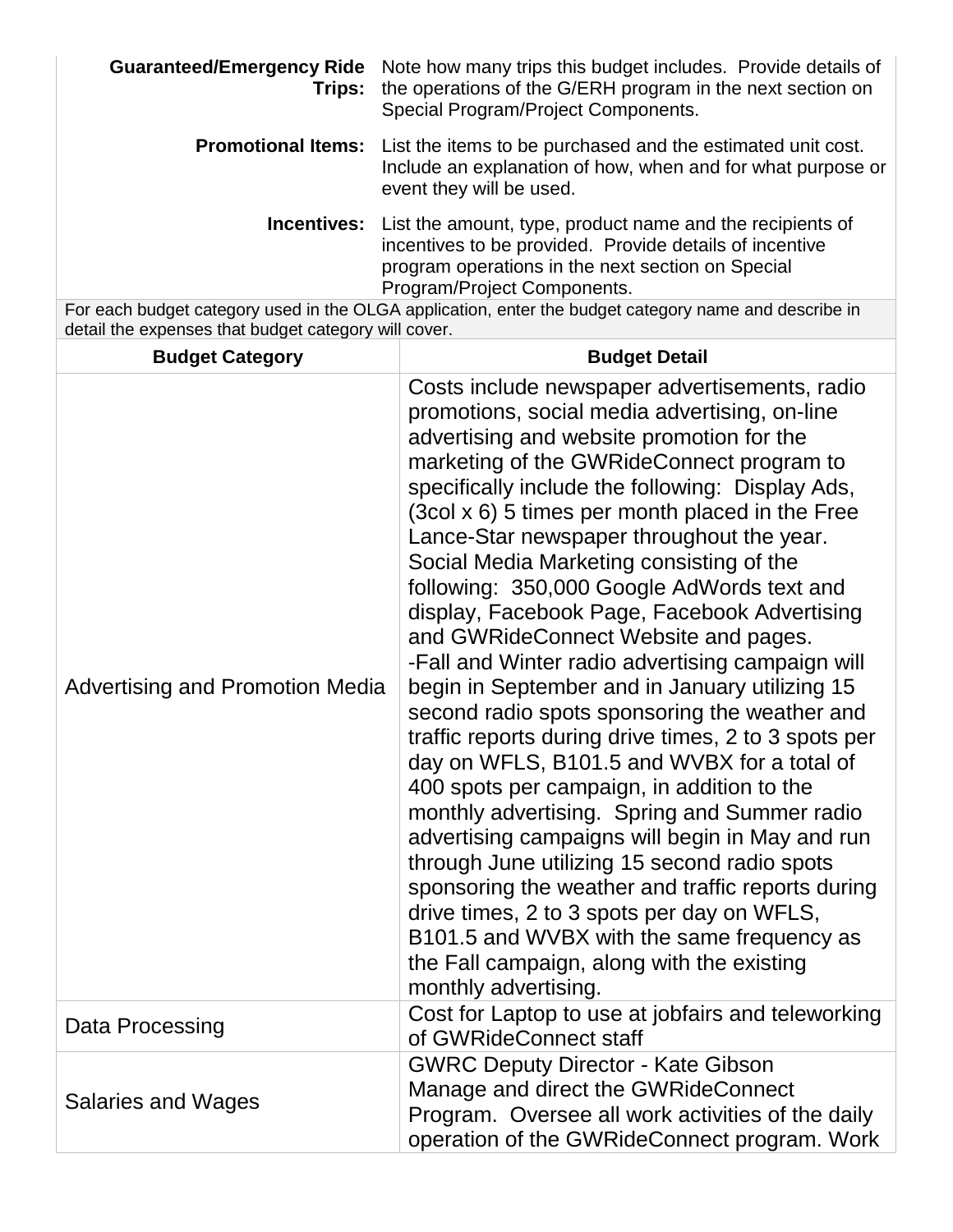with TDM staff in creating and implementing new programs and insuring daily rideshare activities flow smoothly. Supervise, assign tasks and assist the GWRideConnect Assistant Director and where applicable the Transportation Demand Management Planners. Work with local private property owners to lease commuter parking spaces, write leases and oversee payment. Prepare all grant applications, quarterly reports and all other requested reports for DRPT. Work with FAMPO to request annual CMAQ allocations for GWRideConnect and plan activities to utilize CMAQ monies. 20 hours per week 100% charged to DRPT grant.

Assistant Director, GWRideConnect - Leigh Anderson

Assist the GWRC Deputy Director in overseeing all work activities of the daily operation of the GWRideConnect program that fulfills the Grant application and the Six Year Strategic TDM Plan. Insure that daily rideshare activities are executed and flow smoothly. Supervise, assign tasks, assist and train the full time and part time Transportation Demand Management Planners. Manage and oversee the operation and maintenance of the GWRideConnect and Commuter Connections database. Oversee the GWRideConnect Website programing, maintenance and update content. Oversee the GWRideConnect Database Programing and software development as necessary. 40 hours per week (60% of total salary charged to Vanpool Connections Grant), 30% charged to GWRideConnect grant, 10% funded through CMAQ.

Transportation Demand Management Planner II - Joanna Roberson

Assist all clients with Rideshare information via phone, email, fax or other. Input Rideshare client data into GWRideConnect database and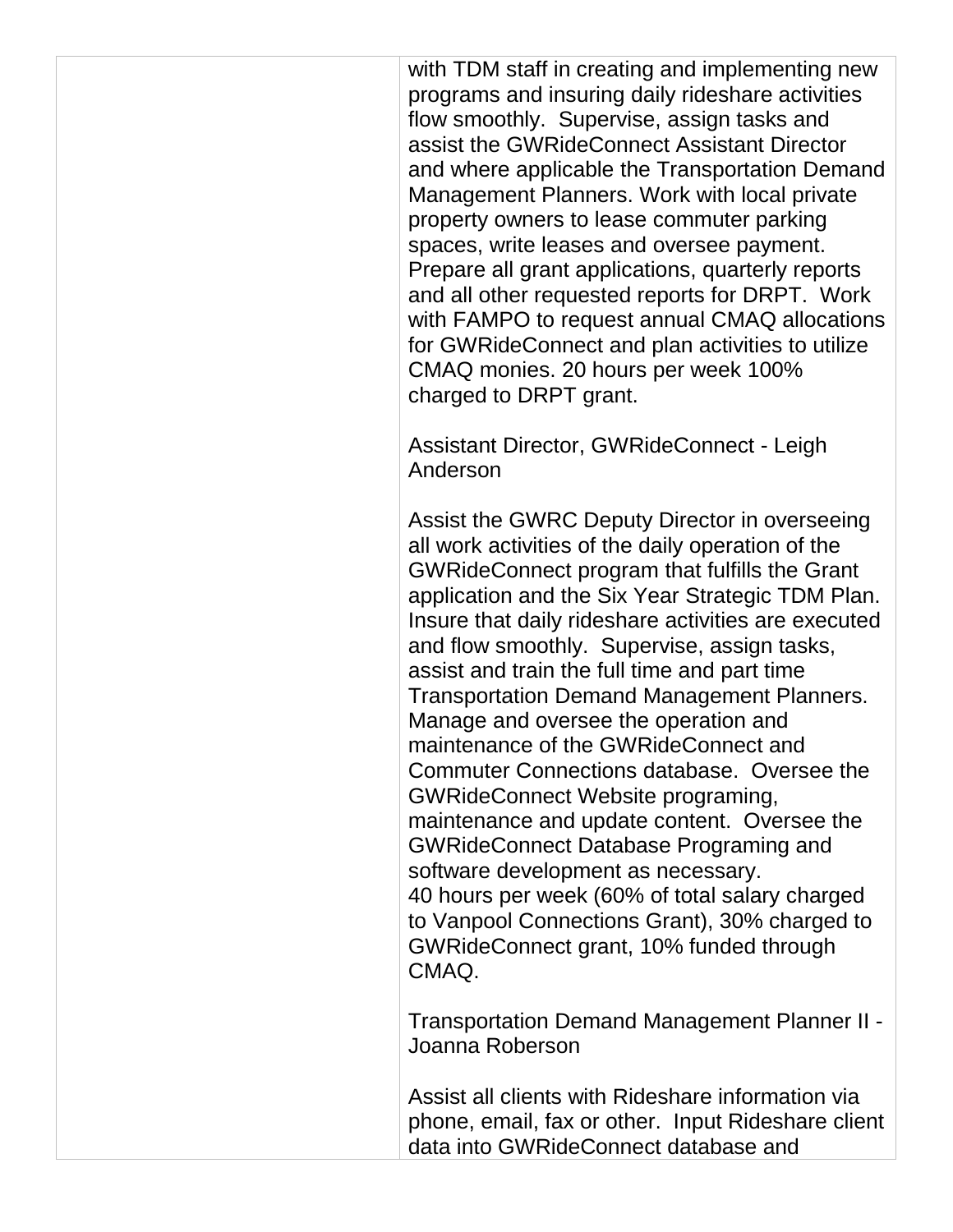|                                              | Commuter Connections database. Email and<br>mail out rideshare matchletters and rideshare<br>packets. Keep both databases updated and<br>keep records of all Rideshare related activities.<br>Complete other TDM duties as assigned.<br>40 hours per week / 85% of salary charged to<br>GWRideConnect / 15% charged to CMAQ                                                                   |
|----------------------------------------------|-----------------------------------------------------------------------------------------------------------------------------------------------------------------------------------------------------------------------------------------------------------------------------------------------------------------------------------------------------------------------------------------------|
|                                              | Transportation Demand Management Planner I -<br>(Position will be filled July 1, 2019)                                                                                                                                                                                                                                                                                                        |
|                                              | Assist all cilients with rideshare information, input<br>rideshare client data into GWRideConnect<br>database. Continue establishing an employer<br>outreach and realtor outreach program. Assist<br>with marketing and representing<br>GWRideConnect at job fairs and other outreach<br>projects.<br>40 hours per week 80% of salary charged to<br>GWRideConnect grant / 20% charged to CMAQ |
| <b>Fringe Benefits</b>                       | Schedule of Benefits includes: social security,<br>medicare, workers comp, retirement, health<br>insurance, life and disability insurance for 3<br>employees                                                                                                                                                                                                                                  |
|                                              |                                                                                                                                                                                                                                                                                                                                                                                               |
| <b>Indirect Costs</b>                        | These costs are outlined in the approved Indirect<br>Cost Allocation Plan which is attached                                                                                                                                                                                                                                                                                                   |
| Rental of real property                      | Lease 25 parking spaces from private property<br>owner in Ladysmith at the cost of \$1 per space<br>per working days. Vehicles are allowed to park<br>for free on weekends. These spaces are located<br>in Ladysmith in Caroline County Va.                                                                                                                                                   |
| <b>Services and Maintenance</b><br>Contracts | Website and database hosting includes: SSL<br>certificate, website hosting from WSP and<br>Siteground.                                                                                                                                                                                                                                                                                        |
| Travel                                       | Travel expenses such as milege, parking, tolls,<br>lodging where applicable at meetings, job fairs.<br>All GWRideConnect staff will be travelling to<br>meetings where applicable including Leigh<br>Anderson. Leigh Anderson and Kate Gibson will<br>be travelling for training to the Act National<br>Conference in New York City for FY20                                                  |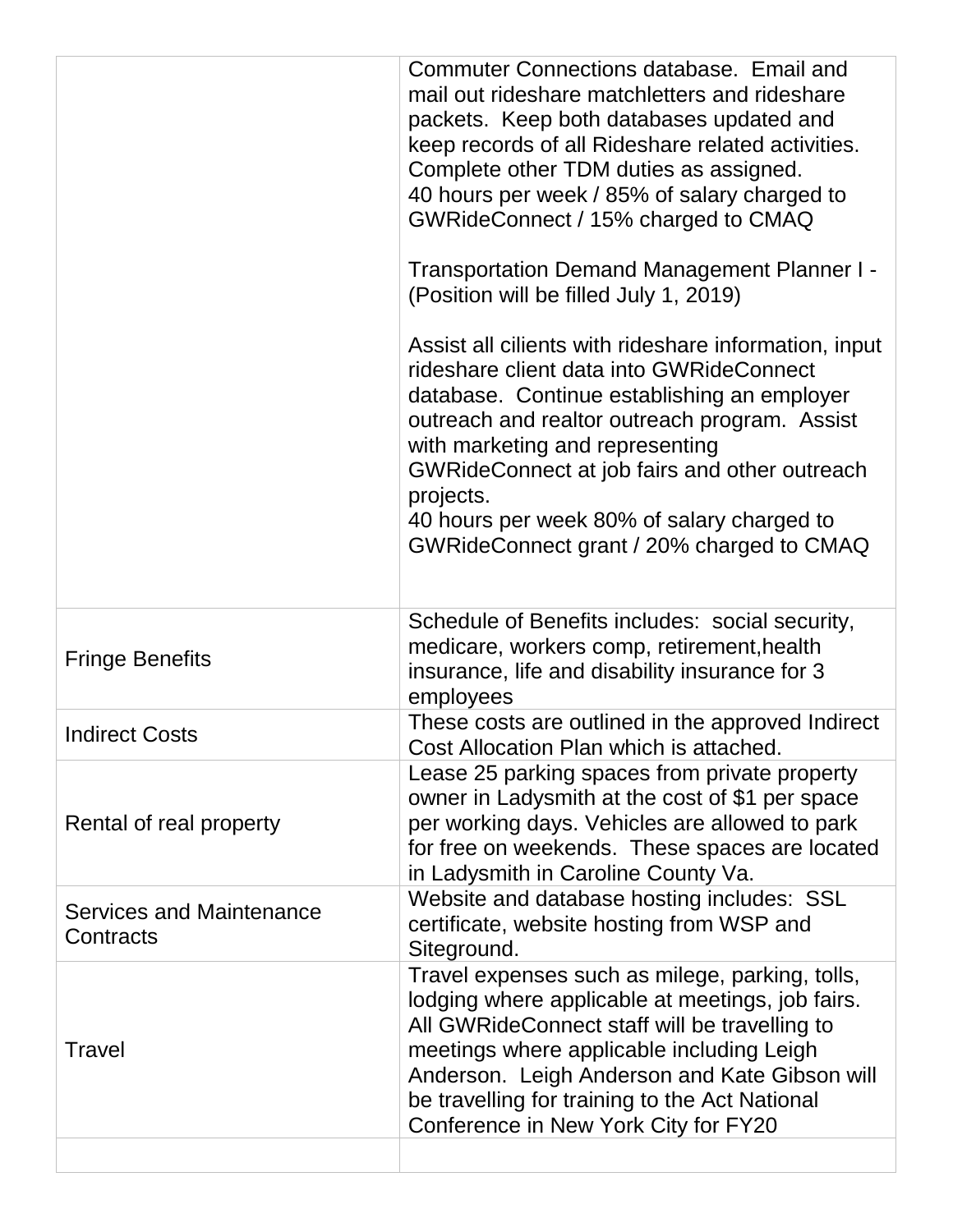# **SPECIAL PROGRAM/PROJECT COMPONENTS**

*In this section, describe in detail special components of the program/project that are promoted independently. This includes, but not limited to all activities/services/strategies/programs funded by this grant, including Guaranteed/Emergency Ride Home programs, incentive program, contests and challenges, ridematching program, Try Transit Week, etc.* 

| <b>Program/Project Component Name:</b>                                                    | <b>Free Ridematching Program</b>                                                                                                                                                                                                                                                                                                                                                                                                                                                                                                                                                                                                                                                                                                                                                                                                                                                                                                                                                                                                                                                                                                |
|-------------------------------------------------------------------------------------------|---------------------------------------------------------------------------------------------------------------------------------------------------------------------------------------------------------------------------------------------------------------------------------------------------------------------------------------------------------------------------------------------------------------------------------------------------------------------------------------------------------------------------------------------------------------------------------------------------------------------------------------------------------------------------------------------------------------------------------------------------------------------------------------------------------------------------------------------------------------------------------------------------------------------------------------------------------------------------------------------------------------------------------------------------------------------------------------------------------------------------------|
| Explain how the program/project<br>component will operate.                                | GWRideConnect's ridematching program assists thousands of<br>residents each year, matching them to existing transit providers<br>and resources that they were previously not aware of. This<br>information provides residents with solutions / alternatives to the<br>SOV commute which may result in eliminating their vehicle from<br>the road, thus placing them into shared transportation. The<br>matching service produces a match letter that is emailed or sent in<br>a complete Rideshare packet with pertinent transit related material<br>and GRH information. GWRideConnect will strive to match 4,000<br>rideshare clients and produce 4,000 letters/packets. In addition to<br>this staff will express match / email 3,300 new applicants to<br>vanpools with vacancies. Staff will also conduct database surveys<br>of 4,800 applicants and all vanpools, carpools and bus runs to<br>maintain database accuracy and improve matching effectiveness.<br>As part of this component we will assist all clients that contact<br>GWRideConnect and help provide or answer transportation / TDM<br>related questions. |
| What specific marketing tools/activities<br>will be utilized to promote the<br>component? | The matching program will be promoted as part of the general<br>GWRideConnect marketing services that includes print, radio,<br>Google AdWords and social media as well as through realtor and<br>employer outreach.                                                                                                                                                                                                                                                                                                                                                                                                                                                                                                                                                                                                                                                                                                                                                                                                                                                                                                            |
| How will the component be measured<br>for success?                                        | The number of clients matched will be recorded monthly with the<br>target goal of 4,000 applicants matched for FY20.                                                                                                                                                                                                                                                                                                                                                                                                                                                                                                                                                                                                                                                                                                                                                                                                                                                                                                                                                                                                            |
| What results will be documented?                                                          | All clients that contact GWRideConnect will be recorded via Excel<br>tracker spreadsheets and compared monthly.                                                                                                                                                                                                                                                                                                                                                                                                                                                                                                                                                                                                                                                                                                                                                                                                                                                                                                                                                                                                                 |
| <b>Program/Project Component Name:</b>                                                    | <b>GWRideConnect Website</b>                                                                                                                                                                                                                                                                                                                                                                                                                                                                                                                                                                                                                                                                                                                                                                                                                                                                                                                                                                                                                                                                                                    |
| Explain how the program/project<br>component will operate.                                | The GWRideConnect Website acts as a transportation clearing<br>house of information that provides residents with immediate<br>access to transportation options and solutions. Residents can<br>access this information anytime, apply online for a matchlist, find a<br>vanpool with a vacancy, link to mass transit, etc. With access to<br>transportation alternative information, residents can easily find<br>non-sov modes for work and leisure trips which eliminates their<br>sov trips. The recently udpated site invites the visitor in and offers<br>transportation solutions for virtually every need. Each mode such<br>as carpool, vanpool and transit has a webpage designed<br>specifically for that mode and user. The website has additional<br>pages that feature information on commuter lots, bicycle and                                                                                                                                                                                                                                                                                                   |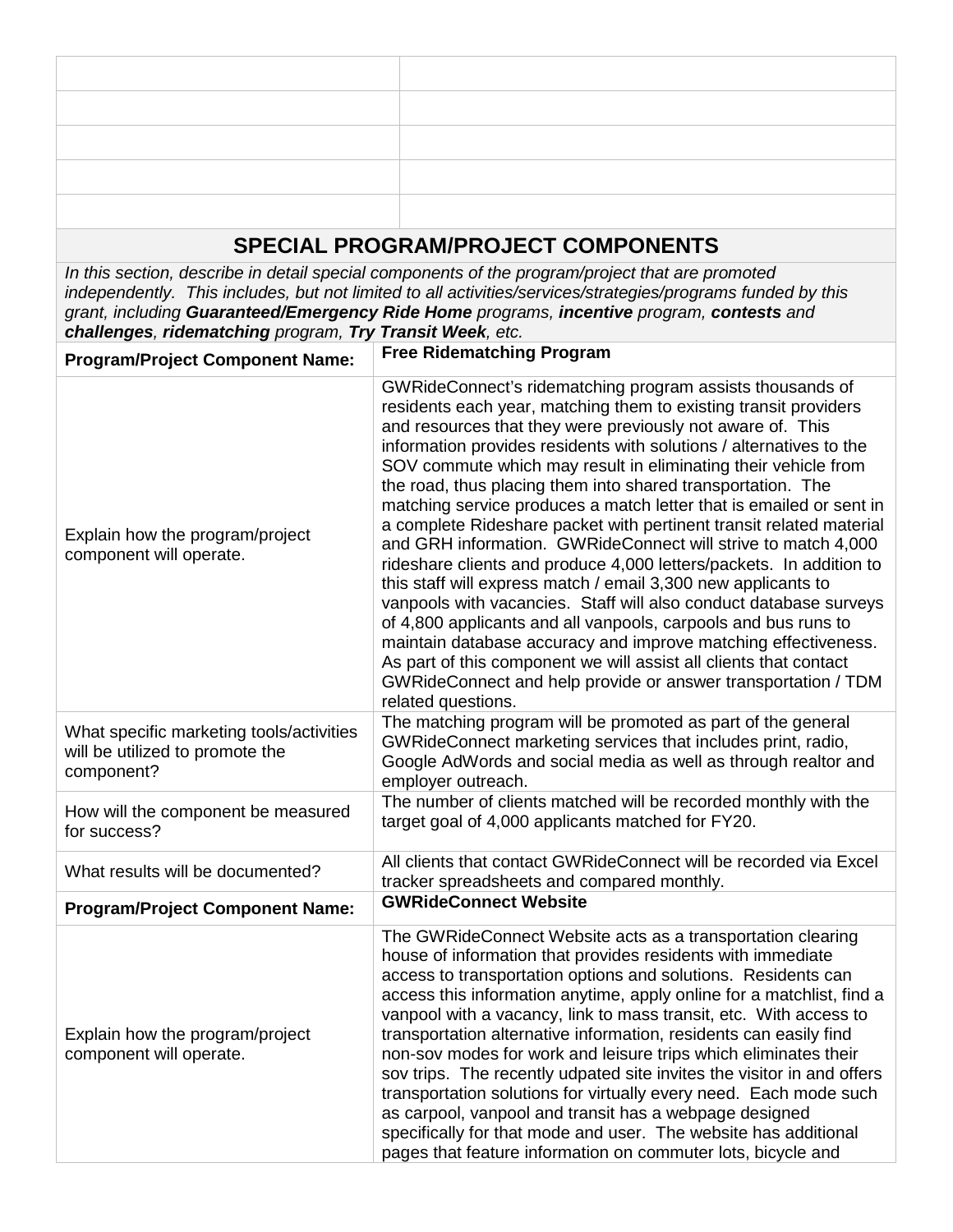|                                          | pedestrian needs, mobility options and more. In addition to these                                                                  |
|------------------------------------------|------------------------------------------------------------------------------------------------------------------------------------|
|                                          | features the site contains fillable rideshare applications, posted                                                                 |
|                                          | pools with vacancies, promotes the program with the latest                                                                         |
|                                          | Rideshare news and features a link to the popular Facebook<br>Page.                                                                |
| What specific marketing tools/activities | The GWRideConnect website will be marketed using Google                                                                            |
| will be utilized to promote the          | Adwords, social media such as Facebook and through radio                                                                           |
| component?                               | advertising.                                                                                                                       |
|                                          | Using Google Analytics, staff will monitor usage of the website on                                                                 |
|                                          | a monthly basis determining what transit modes are attracting the                                                                  |
| How will the component be measured       | most attention. In conjunction with this new applicant activity, van                                                               |
| for success?                             | and carpool formation rates will be monitored and compared from                                                                    |
|                                          | month to month. The target goal for this componenet would be to                                                                    |
|                                          | attract 60,000 visitors to the webite for FY20.<br>The number of visitors will be documented monthly and annually                  |
| What results will be documented?         | for overall usages. The individual pages such as Transit Options,                                                                  |
|                                          | will also be documented.                                                                                                           |
| <b>Program/Project Component Name:</b>   | <b>Client Follow-up</b>                                                                                                            |
|                                          |                                                                                                                                    |
|                                          | A Follow up is a call back / email survey that is sent to all new<br>applicants and all new carpools and vanpools. This survey     |
|                                          | determines if the new applicant found a ride and what mode they                                                                    |
|                                          | switched to. It also determines if new pools were successful in                                                                    |
| Explain how the program/project          | obtaining riders. Follow up surveys will be emailed out on a weekly                                                                |
| component will operate.                  | basis to all new applicants. Staff will review all returned surveys to                                                             |
|                                          | determine placement from SOV to HOV and record the modes.                                                                          |
|                                          | Staff will also update the database as required by any corrections                                                                 |
|                                          | made on returned surveys. We would estimate that staff will                                                                        |
|                                          | conduct 1,000 follow-up surveys for FY20.                                                                                          |
| What specific marketing tools/activities | The follow up is a tool to informally determine placement and to<br>provide additional assistance if needed. Follow up surveys are |
| will be utilized to promote the          | promoted by word of mouth when a new rideshare client enrolls in                                                                   |
| component?                               | the GWRideConnect program.                                                                                                         |
|                                          | Staff conducts follow up surveys and tracks placement. The follow                                                                  |
| How will the component be measured       | up survey is used to obtain valuable feed-back from clients, helps                                                                 |
| for success?                             | self-evaluate the ride matching program and keeps the databases                                                                    |
|                                          | clean.                                                                                                                             |
| What results will be documented?         | The number of follow up surveys are recorded on the                                                                                |
|                                          | GWRideConnectExcel Tracker spread sheet.                                                                                           |
| <b>Program/Project Component Name:</b>   | <b>Carpool Formation, Maintenance and Assistance</b>                                                                               |
| Explain how the program/project          | Assist with the formation and assistance of new formal carpools                                                                    |
| component will operate.                  | and instant (slugging) carpools in the region. Promote the benefits                                                                |
|                                          | of carpooling which include utilizing the I-95 express lanes for free.<br>Carpooling will be promoted as part of the general       |
| What specific marketing tools/activities | GWRideConnect marketing services that include print, radio,                                                                        |
| will be utilized to promote the          | Google AdWords and social media as well as through realtor and                                                                     |
| component?                               | employer outreach.                                                                                                                 |
|                                          | Strive to assist with slugging and form 10 new formal carpools for                                                                 |
| How will the component be measured       | FY20. Increase the number of visitors to the Carpool Connections                                                                   |
| for success?                             | page to over 7,000.                                                                                                                |
| What results will be documented?         | The number of new carpools formed and assisted will be recorded                                                                    |
|                                          | on the GWRideConnect Excel Tracker spread sheet.                                                                                   |
| <b>Program/Project Component Name:</b>   | Transit Options: Commuter Bus, FRED, VRE and METRO /                                                                               |
|                                          | <b>Promotion and Support</b>                                                                                                       |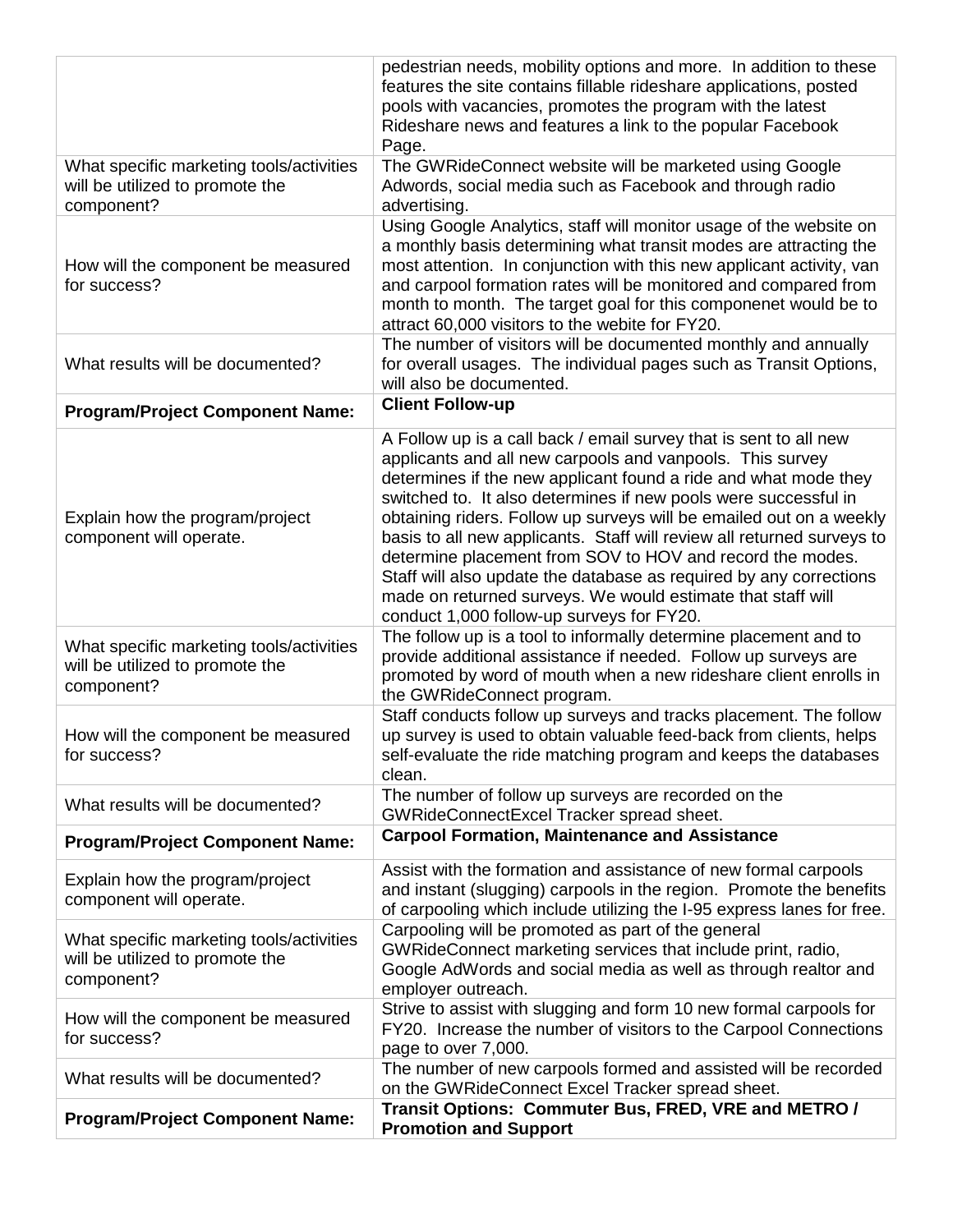| Explain how the program/project<br>component will operate.                                | Assist and promote the private Commuter bus company in the<br>region and continue to support and promote the Fredericksburg<br>Regional Transit System. Promote bus runs by distribution of<br>schedules, advertising and updating the Transit Options webpage.<br>Promote VRE and Metro through promotional materials and<br>advertising campaigns. The Transit Options Webpage on the<br>GWRideConnect website promotes VRE, Metro, commuter bus<br>and all transit available in and outside of the region. This page<br>had over 15,00 visitors in FY19 which will also be the goal for<br>FY20. Staff will distribute over 2,000 VRE rider's guides, 1,300<br>FRED bus schedules, 2,000 Metro maps and continue to sit as a<br>voting member of FRED's Public Transit advisory Board. |
|-------------------------------------------------------------------------------------------|-------------------------------------------------------------------------------------------------------------------------------------------------------------------------------------------------------------------------------------------------------------------------------------------------------------------------------------------------------------------------------------------------------------------------------------------------------------------------------------------------------------------------------------------------------------------------------------------------------------------------------------------------------------------------------------------------------------------------------------------------------------------------------------------|
| What specific marketing tools/activities<br>will be utilized to promote the<br>component? | Transit Options will be promoted as part of the general<br>GWRideConnect marketing services that include print, radio,<br>Google AdWords and social media as well as through realtor and<br>employer outreach.                                                                                                                                                                                                                                                                                                                                                                                                                                                                                                                                                                            |
| How will the component be measured<br>for success?                                        | This strategy will be measured by tracking visitors to the Transit<br>Options page and by distribution of brochures, schedules and rider<br>guides.                                                                                                                                                                                                                                                                                                                                                                                                                                                                                                                                                                                                                                       |
| What results will be documented?                                                          | Website visitors will be documented monthly as well as the transit<br>information distribution totals.                                                                                                                                                                                                                                                                                                                                                                                                                                                                                                                                                                                                                                                                                    |
| <b>Program/Project Component Name:</b>                                                    | <b>Advertising and Promotion</b>                                                                                                                                                                                                                                                                                                                                                                                                                                                                                                                                                                                                                                                                                                                                                          |
| Explain how the program/project<br>component will operate.                                | Advertise and promote the GWRideConnect program through print<br>media, radio, website and social media in every locality in the<br>region. Monthly advertising will consist of designing and<br>advertising large color display ads advertising the<br>GWRideConnect program and placing 100 ads in the<br>Fredericksburg Free Lance-Star and other regional newspapers.<br>Monthly advertising will also include Google Adword advertising<br>and Facebook advertising. In addition to the normal monthly<br>advertising, Fall, Winter, Spring/Summer themed Marketing<br>Campaigns will utilize all media modes including 400 radio<br>commercials on 3 local stations, 350,000 Google Adwords and<br>Facebook advertising.                                                            |
| What specific marketing tools/activities<br>will be utilized to promote the<br>component? | Marketing tools used to promote and advertise the<br>GWRideConnect program monthly will be Display Ads in the Free<br>Lance-Star newspaper, Google Adwords, Facebook and<br>Facebook advertising. The Fall, Winter and Spring campaigns will<br>utilize radio advertising in addition to the regular monthly<br>advertising. Each campaign will target seasonal themes.                                                                                                                                                                                                                                                                                                                                                                                                                   |
| How will the component be measured<br>for success?                                        | This component will be measured by monitoring Google analytics<br>to determine if there was in increase in visitors to the website, also<br>close monitoring of the number of new applicants that came into<br>the program and the number of previous applicants assisted.                                                                                                                                                                                                                                                                                                                                                                                                                                                                                                                |
| What results will be documented?                                                          | Website visitors will be documented as well as all rideshare<br>database statistics that are tracked monthly on the Excel Tracker<br>spread sheet.                                                                                                                                                                                                                                                                                                                                                                                                                                                                                                                                                                                                                                        |
| <b>Program/Project Component Name:</b>                                                    | <b>Commuter Lots</b>                                                                                                                                                                                                                                                                                                                                                                                                                                                                                                                                                                                                                                                                                                                                                                      |
| Explain how the program/project<br>component will operate.                                | Commuter Lots in the GWRC region are a critical tool that<br>provides commuters with a staging area for vanpool and carpool<br>formation and operation. Working with VDOT and FAMPO to<br>strategically locate commuter parking puts parking where densities<br>can support the lot and citizens can best utilize it. A strategically<br>located commuter lot can increase the formation of bus, car and                                                                                                                                                                                                                                                                                                                                                                                  |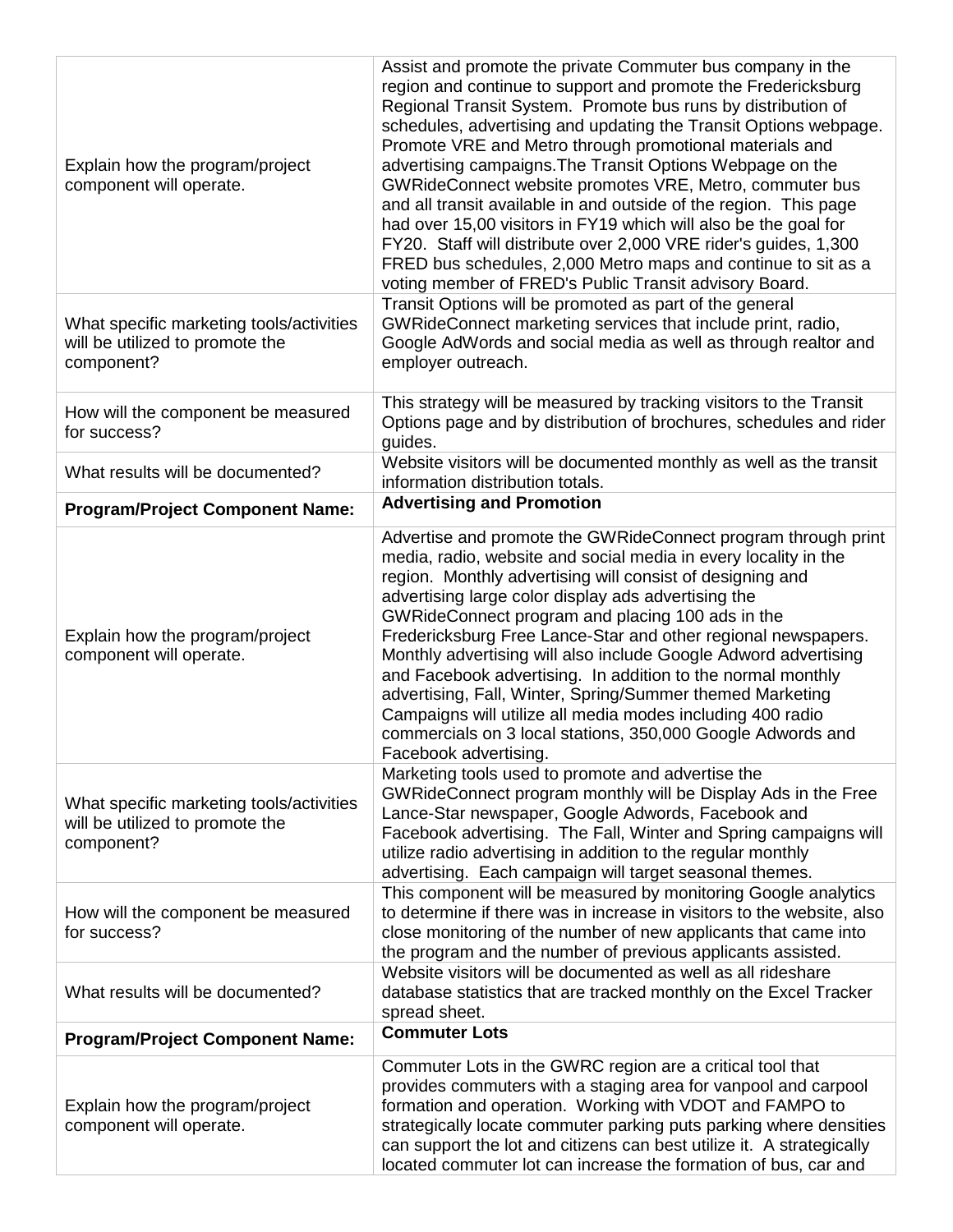|                                                                                           | vanpools as well as slug lines. All of these modes reduce traffic<br>congestion and work trips. GWRideConnect also leases spaces<br>for commuters in areas where VDOT parking does not exist. For<br>FY20 we will continue to lease 25 parking spaces from a private<br>property owner in Ladysmith, Caroline County. Staff will continue<br>to monitor the utilization of existing VDOT commuter lots quarterly<br>and provide assistance to FAMPO and VDOT to plan for future<br>lots.                                                                                                                                                                                                                                                                                                                                                                                                                                                                                    |
|-------------------------------------------------------------------------------------------|-----------------------------------------------------------------------------------------------------------------------------------------------------------------------------------------------------------------------------------------------------------------------------------------------------------------------------------------------------------------------------------------------------------------------------------------------------------------------------------------------------------------------------------------------------------------------------------------------------------------------------------------------------------------------------------------------------------------------------------------------------------------------------------------------------------------------------------------------------------------------------------------------------------------------------------------------------------------------------|
| What specific marketing tools/activities                                                  | All leased commuter lots in addition to all VDOT commuter lots are                                                                                                                                                                                                                                                                                                                                                                                                                                                                                                                                                                                                                                                                                                                                                                                                                                                                                                          |
| will be utilized to promote the<br>component?                                             | advertised and promoted on the Commuter lots page on the<br><b>GWRideConnect website.</b>                                                                                                                                                                                                                                                                                                                                                                                                                                                                                                                                                                                                                                                                                                                                                                                                                                                                                   |
| How will the component be measured<br>for success?                                        | Success for commuter lots will be measured by utilization rates.                                                                                                                                                                                                                                                                                                                                                                                                                                                                                                                                                                                                                                                                                                                                                                                                                                                                                                            |
| What results will be documented?                                                          | Utilization rates of all commuter lots are documented and<br>distributed to FAMPO.                                                                                                                                                                                                                                                                                                                                                                                                                                                                                                                                                                                                                                                                                                                                                                                                                                                                                          |
| <b>Program/Project Component Name:</b>                                                    | <b>Employer / Realtor / New Resident Outreach</b>                                                                                                                                                                                                                                                                                                                                                                                                                                                                                                                                                                                                                                                                                                                                                                                                                                                                                                                           |
| Explain how the program/project<br>component will operate.                                | Employer Outreach - GWRideConnect outreaches to major<br>employers in the region (NSWC and Quantico) to help establish<br>transportation demand management techniques at their worksites<br>and assist with established programs. Staff attends job fairs<br>outside of the region when invited to major employment sites.<br>Realtor Outreach - GWRideConnect works with realtors in every<br>locality in the region and provides them with informational packets<br>to distribute to home buyers and new residents to the region.<br>Packets include transit and TDM information. GWRideConnect<br>currently works with the "Extended Stay" hotels in the region.<br>Typically there are commuters that live at these hotels while<br>waiting to move into a permanent residence. Staff provides<br>GWRideConnect packets to the residents with general commuting<br>information. Staff will schedule up to 4 meetings with existing<br>employers in the region for FY20. |
| What specific marketing tools/activities<br>will be utilized to promote the<br>component? | Staff will utilize facebook and emails to reach the Realtor<br>community. We currently work with the Fredericksburg Area<br>Association of Realtors to distribute thousands of emails out to<br>them promoting the services of GWRideConnect. Email and<br>Facebook will be utilized for employeer outreach efforts.                                                                                                                                                                                                                                                                                                                                                                                                                                                                                                                                                                                                                                                        |
| How will the component be measured<br>for success?                                        | This component will be measured by the number of new employer<br>inquiries, the number of new applicants to the program and the<br>number of new website visitors.                                                                                                                                                                                                                                                                                                                                                                                                                                                                                                                                                                                                                                                                                                                                                                                                          |
| What results will be documented?                                                          | The results of this component will be documented through the<br>monthly documentation of all work components that are tracked,<br>such as number of visitors to the website, etc.                                                                                                                                                                                                                                                                                                                                                                                                                                                                                                                                                                                                                                                                                                                                                                                           |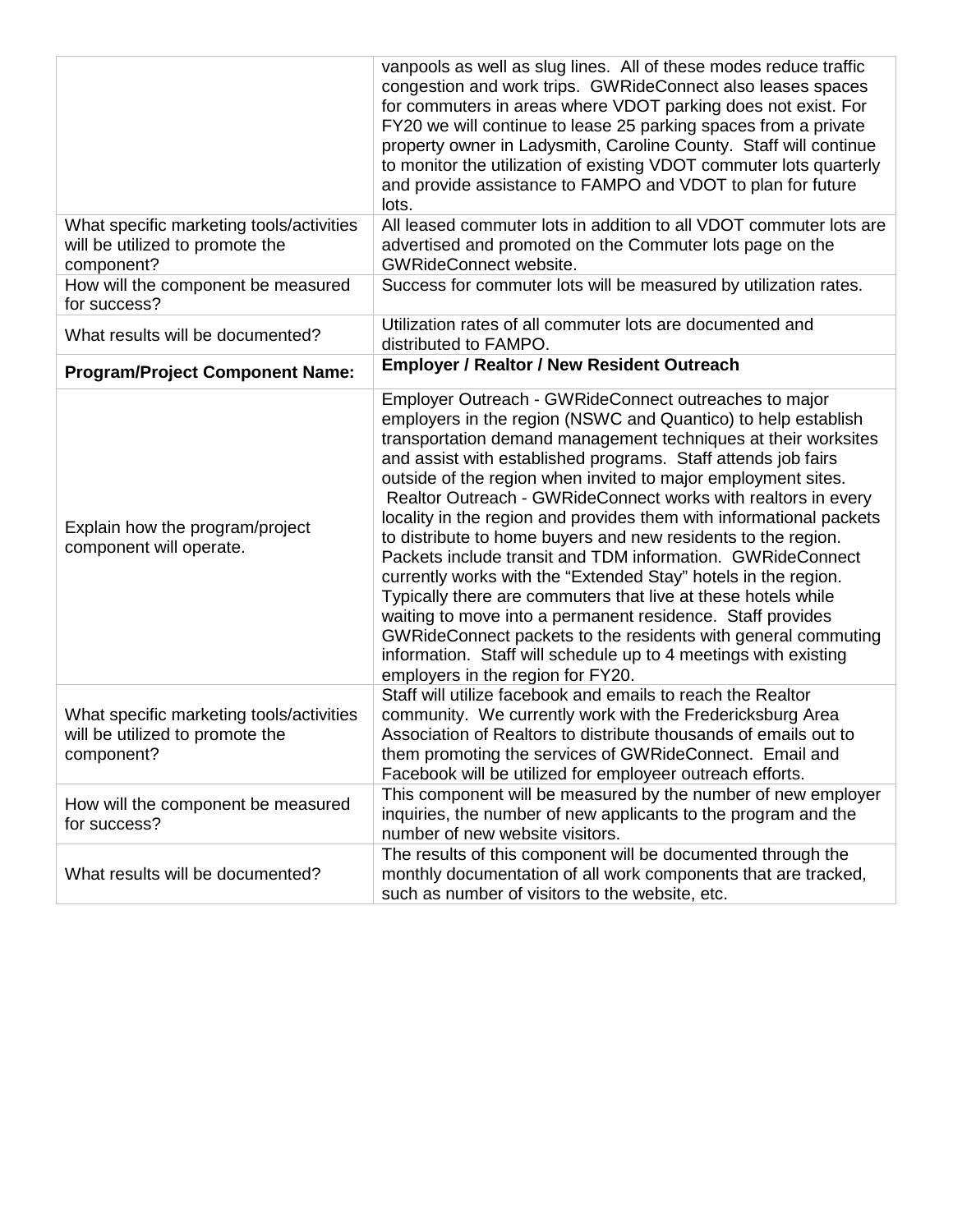#### **GWRideConnect Staff Positions and Salaries FY20**

#### **GWRC Deputy Director - Kate Gibson**

- Manage and direct the GWRideConnect Program, for the George Washington Regional Commission, establishing and promoting a strong local Transportation Demand Management Program to assist citizens with transportation alternatives and to increase the number of carpools, vanpools and transit options for commuters inside Planning District 16
- Oversee all work activities of the daily operation of the GWRideConnect program to achieve the Goals and Objectives set forth in the TDM Plan. Work with TDM staff in creating and implementing new programs and insuring daily rideshare activities flow smoothly.
- Supervise, assign tasks and assist the Assistant Director and where applicable the Transportation Demand Management Planners
- Work with local private property owners to lease commuter parking spaces, write leases and oversee payment.
- Promote and assist FREDericksburg Regional Transit as serving as GWRC's appointee as an alternate voting member on the Public Transit Advisory Board.
- Prepare all grant applications, quarterly reports and all other requested reports for DRPT
- Work with FAMPO to request annual CMAQ allocations for GWRideConnect and plan activities to utilize CMAQ monies

20 hours per week Salary FY20 - \$41,200 Percent Charged to Grant Program – 100%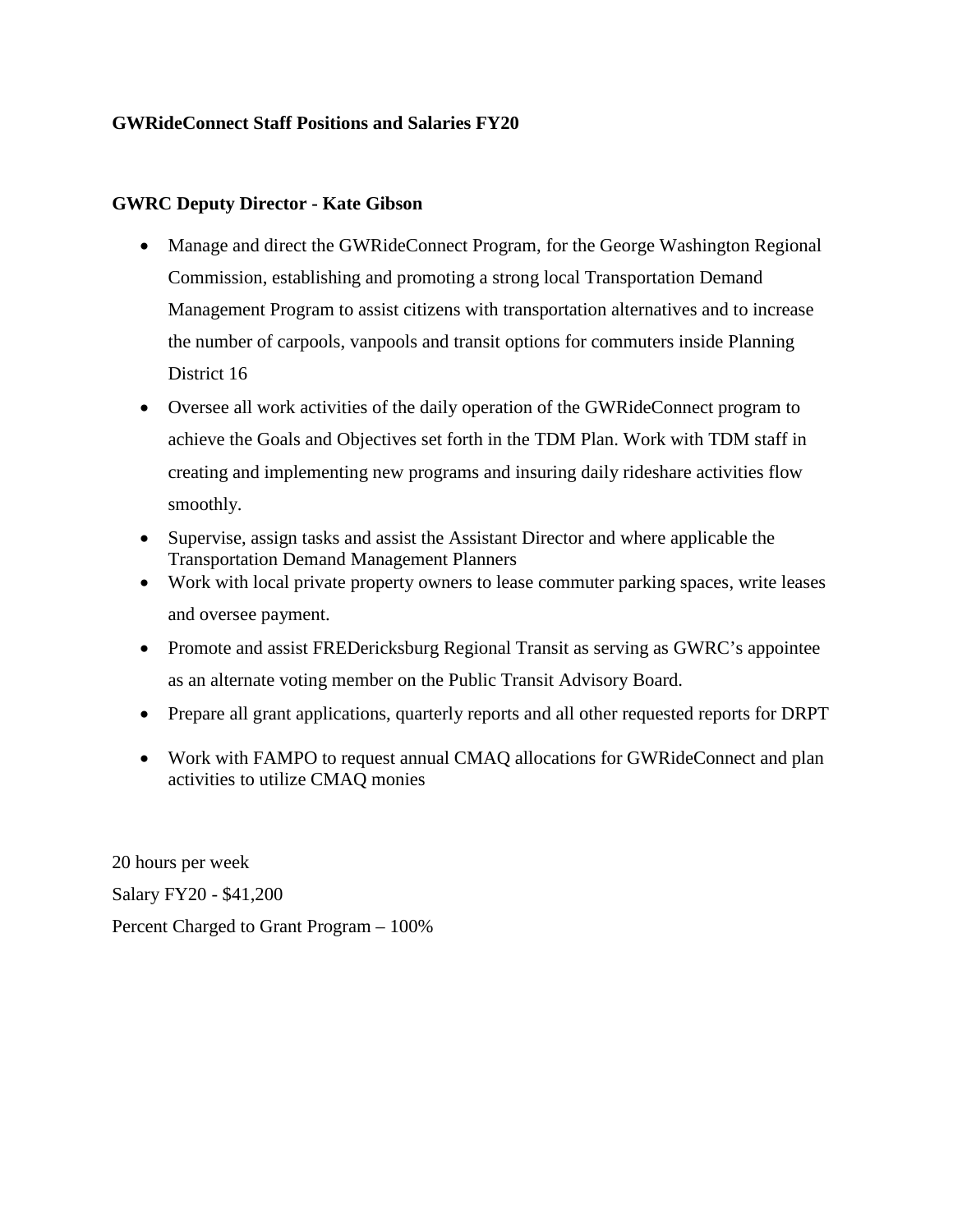#### **GWRideConnect Assistant Director – Leigh Anderson**

- Assist the GWRC Deputy Director in overseeing all work activities of the daily operation of the GWRideConnect program that fulfills the Grant application and insure that daily rideshare activities are executed and flow smoothly.
- Supervise, assign tasks, assist and train the full time and part time Transportation Demand Management Planners.
- Manage and oversee all activities related to operating the ADVANTAGE Self Insurance Vanpool program for all vanpools in the State. Assign staff as necessary.
- Act as a vanpool liaison between GWRideConnect and the local vanpools. Work directly with vanpools to assist them in keeping their vanpools full. Educate all vanpools on the various programs for them such as the Van Start and Van Save program, the Transit Benefits program, the Advantage Self Insurance Program for vanpools and the new NTD Vanpool Alliance Program.
- Work with FAMPO staff and VDOT to monitor and assess the need for commuter lots in the Region, monitor utilization and help coordinate location and design of new lots.
- Promote and assist FREDericksburg Regional Transit and the local commuter bus companies in the region.
- Manage and oversee the operation and maintenance of the GWRideConnect and Commuter Connections database.
- GWRideConnect Website programing and maintenance and assist with design
- Oversee the GWRideConnect Database Programing and software development as necessary
- Work and coordinate the GWRideConnect program with VDOT, VDRPT, FAMPO and local planning agencies on transportation demand management practices that will reduce traffic congestion and improve air quality.
- Work with FAMPO staff to promote bicycle and pedestrian use and to increase the awareness of the facilities in the region.
- Serve as a voting member of the Fredericksburg Area Metropolitan Planning Organization (FAMPO) Technical Committee and serve as a voting member on FAMPO's Interagency Consultation Group for Air Quality.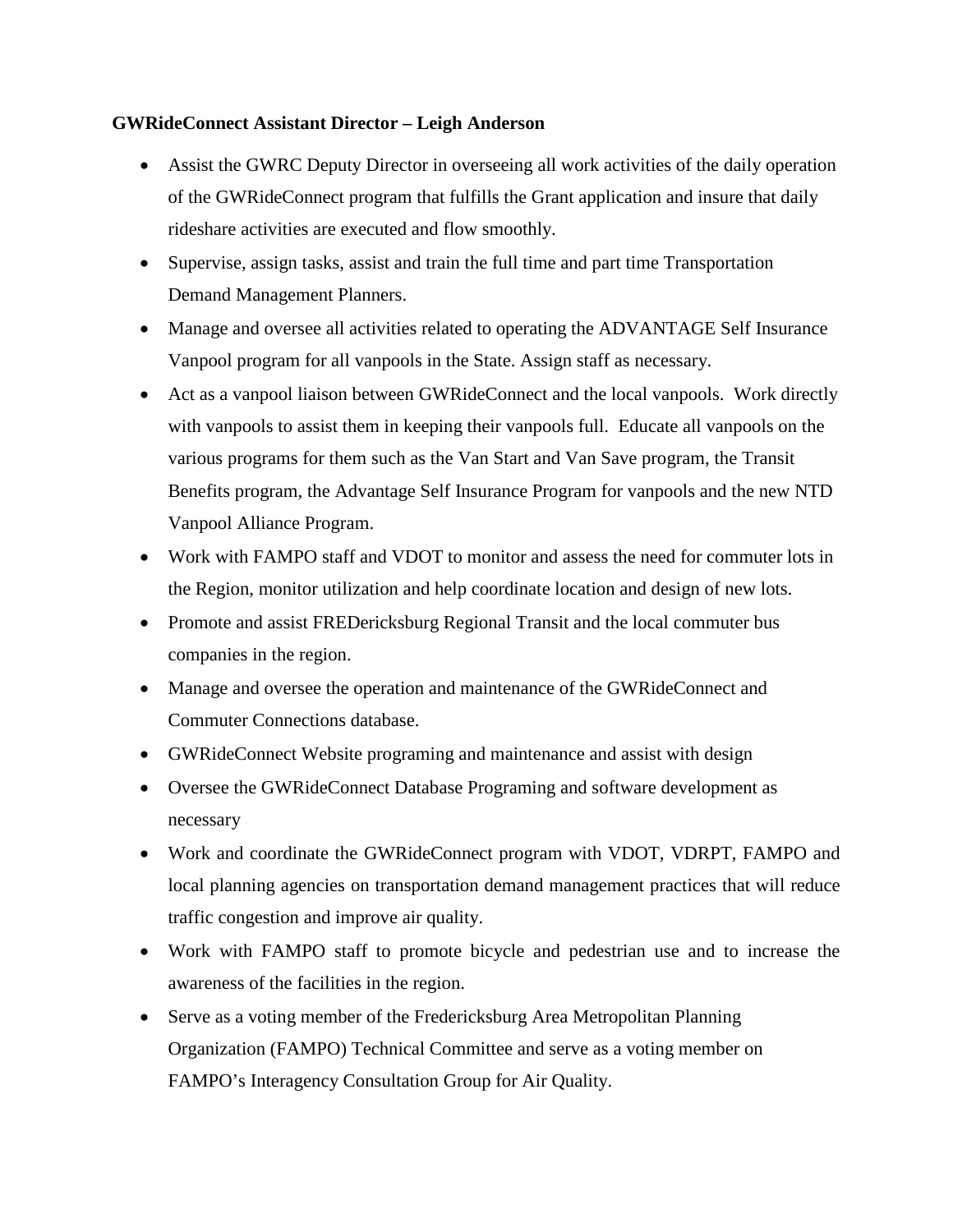- Perform field work involving commuter lot surveys, commuter lot promotions, slug lines, commuter highway sign needs.
- Assist in various public outreach activities, attend Commuter Connections Meetings, and other transportation meetings as necessary. Attend job related seminars, conferences and training sessions that may involve some travel.

Full Time GWRideConnect Position, 40 hours per week Salary FY20 – \$61,800 Percent Charged to Grant Program – 90% Amount of salary charged to GWRideConnect Grant - \$22,248, amount of salary charged to Vanpool Connections grant - \$33,372, amount charged to CMAQ \$6,180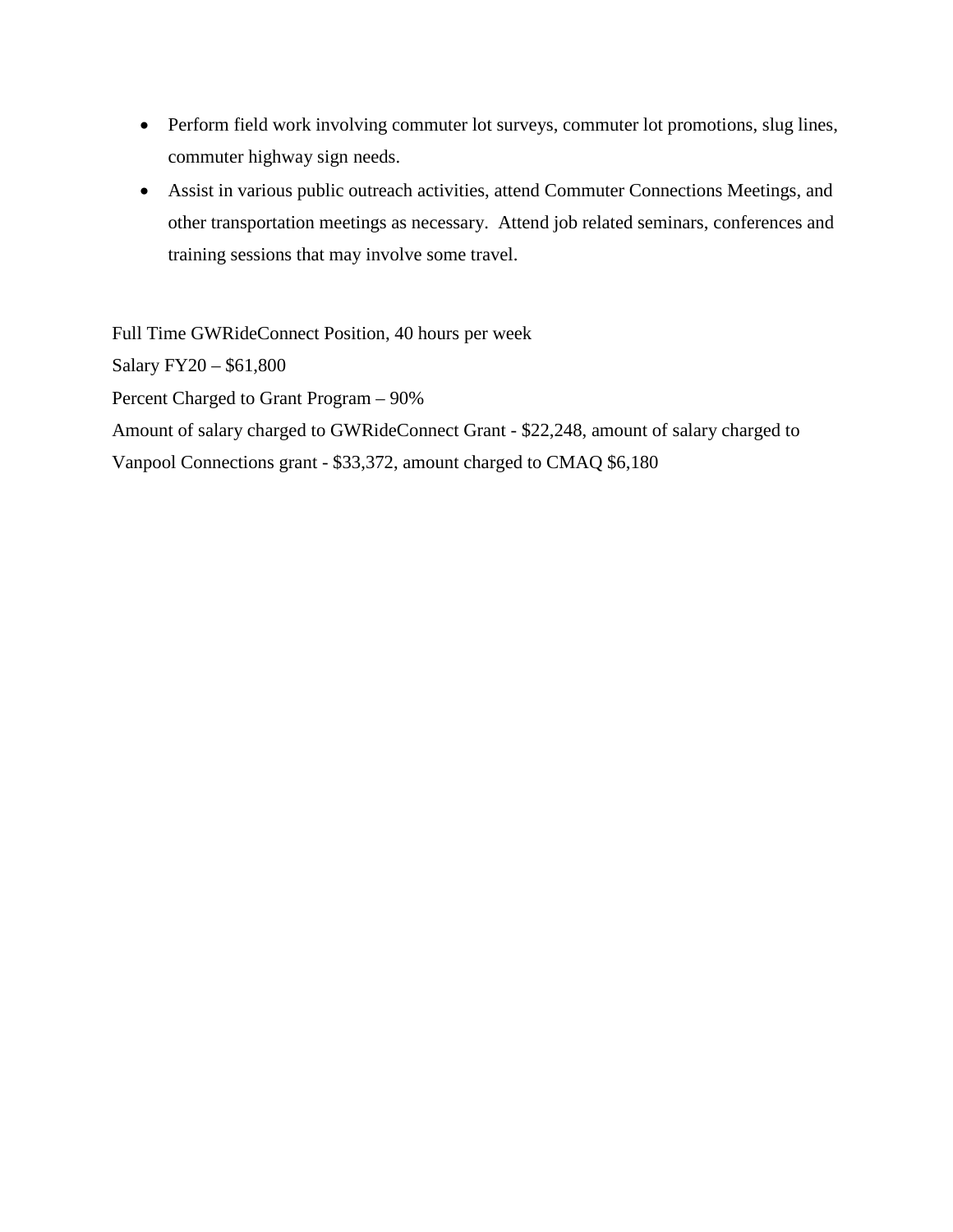## **Transportation Demand Management Planner II – Joanna Roberson**

- Develop an overall knowledge of the GWRideConnect program and be able to explain the program to all clients and citizens of the George Washington Region.
- Assist all Rideshare clients with Rideshare information via phone, email, fax or other.
- Input Rideshare client data into GWRideConnect database and Commuter Connections database.
- Keep both databases updated which involves updating thousands of data records annually.
- Prepare GWRideConnect match letters and corresponding information for Rideshare clients.
- Prepare GWRideConnect packets with information needed for Rideshare clients, TDM Planner and TDM Director when needed.
- Assist Assistant TDM Director with managing the Advantage program for vanpools in the State.
- Assist and / or conduct rideshare database surveys and input results into databases
- Work with local bus companies to insure that their schedules are current, inform the Assistant TDM Director if bus operators need assistance.
- Review all follow up surveys to all new rideshare clients, edit databases and provide additional information to clients if necessary.
- Record all Rideshare data needed for GWRideConnect monthly performance reporting and evaluation purposes.
- Complete miscellaneous tasks as assigned by Deputy TDM Directors.
- Attend monthly GWRC Meetings and prepare minutes.

Full Time Position, 40 hours per week Salary FY20 - \$51,500 Percent Charged to Grant Program – 85% / 15% charged to CMAQ